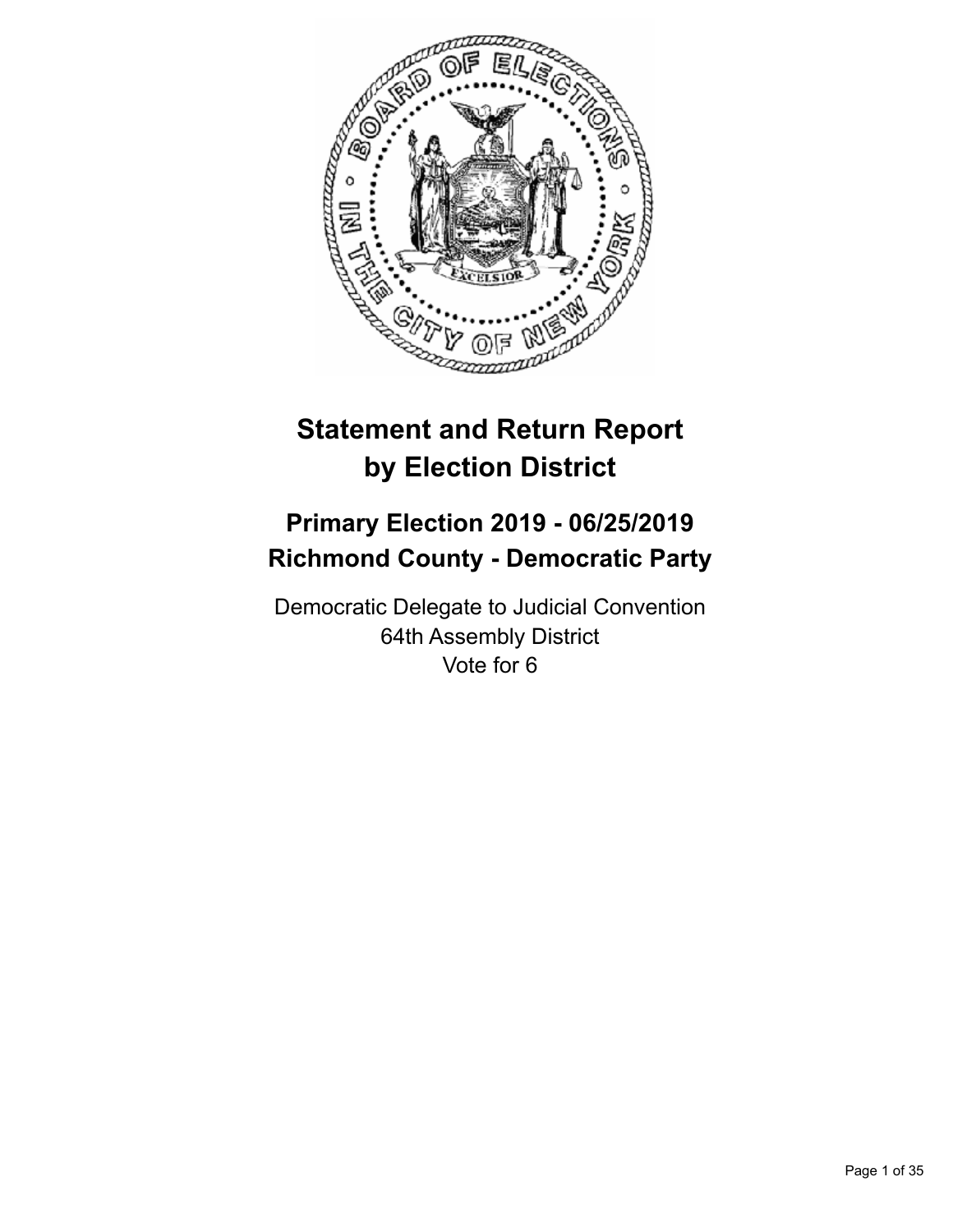

| <b>PUBLIC COUNTER</b>                                    | $\overline{2}$ |
|----------------------------------------------------------|----------------|
| MANUALLY COUNTED EMERGENCY                               | 0              |
| ABSENTEE / MILITARY                                      | $\mathbf{0}$   |
| <b>AFFIDAVIT</b>                                         | $\mathbf{0}$   |
| <b>Total Ballots</b>                                     | $\mathbf{2}$   |
| Less - Inapplicable Federal/Special Presidential Ballots | 0              |
| <b>Total Applicable Ballots</b>                          | $\overline{2}$ |
| DONNA COPPOLA                                            | 2              |
| LUIS A. CRUZ                                             | 0              |
| ELEANOR J. GUERRIERI                                     | $\mathbf{0}$   |
| PHYLLIS A. GULINO-RICHARDS                               | 0              |
| MATTHEW D. GOLDFARB                                      | 0              |
| DIANE J. SAVINO                                          | 1              |
| <b>BRANDON S. PATTERSON</b>                              | 1              |
| ANDREW V. POZNANSKI                                      | 0              |
| ROSEMARY F. PALLADINO                                    | 0              |
| <b>LISA MARIE SATTIE</b>                                 | $\mathbf{0}$   |
| JOANN D. OLBRICH                                         | 0              |
| <b>Total Votes</b>                                       | 4              |
| Unrecorded                                               | 8              |

| <b>PUBLIC COUNTER</b>                                    | 1            |
|----------------------------------------------------------|--------------|
| MANUALLY COUNTED EMERGENCY                               | $\mathbf{0}$ |
| ABSENTEE / MILITARY                                      | 0            |
| <b>AFFIDAVIT</b>                                         | 0            |
| <b>Total Ballots</b>                                     | 1            |
| Less - Inapplicable Federal/Special Presidential Ballots | 0            |
| <b>Total Applicable Ballots</b>                          | 1            |
| DONNA COPPOLA                                            | 0            |
| LUIS A. CRUZ                                             | 0            |
| ELEANOR J. GUERRIERI                                     | 1            |
| PHYLLIS A. GULINO-RICHARDS                               | $\mathbf{0}$ |
| MATTHEW D. GOLDFARB                                      | 0            |
| DIANE J. SAVINO                                          | 1            |
| <b>BRANDON S. PATTERSON</b>                              | 1            |
| ANDREW V. POZNANSKI                                      | 1            |
| ROSEMARY F. PALLADINO                                    | 1            |
| <b>LISA MARIE SATTIE</b>                                 | 1            |
| JOANN D. OLBRICH                                         | 0            |
| <b>Total Votes</b>                                       | 6            |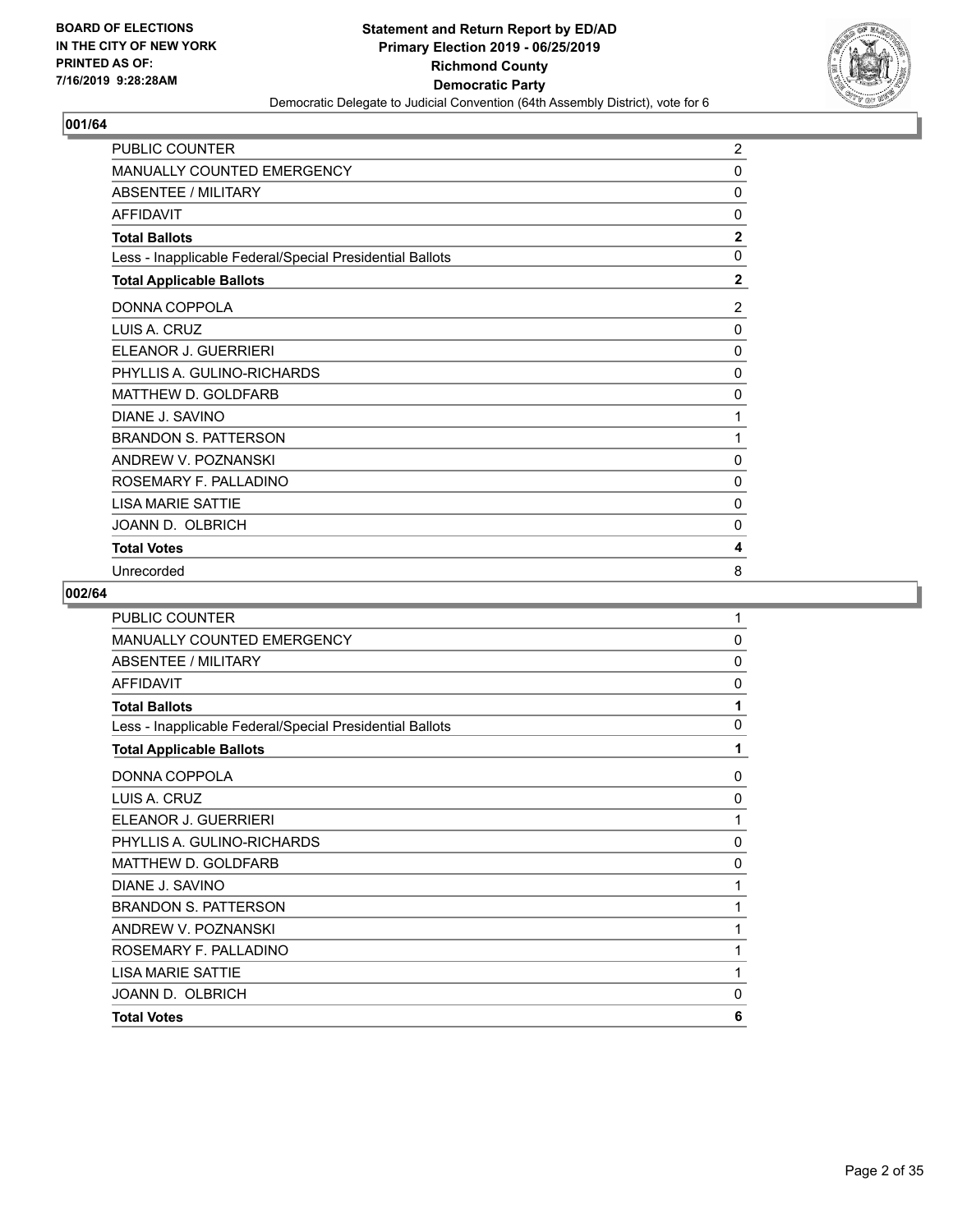

| PUBLIC COUNTER                                           | 5              |
|----------------------------------------------------------|----------------|
| <b>MANUALLY COUNTED EMERGENCY</b>                        | 0              |
| <b>ABSENTEE / MILITARY</b>                               | 1              |
| <b>AFFIDAVIT</b>                                         | 0              |
| <b>Total Ballots</b>                                     | 6              |
| Less - Inapplicable Federal/Special Presidential Ballots | $\mathbf 0$    |
| <b>Total Applicable Ballots</b>                          | 6              |
| DONNA COPPOLA                                            | 5              |
| LUIS A. CRUZ                                             | $\Omega$       |
| ELEANOR J. GUERRIERI                                     | $\overline{2}$ |
| PHYLLIS A. GULINO-RICHARDS                               | $\overline{2}$ |
| MATTHEW D. GOLDFARB                                      | 0              |
| DIANE J. SAVINO                                          | 5              |
| <b>BRANDON S. PATTERSON</b>                              | 0              |
| ANDREW V. POZNANSKI                                      | 1              |
| ROSEMARY F. PALLADINO                                    | 3              |
| <b>LISA MARIE SATTIE</b>                                 | $\overline{2}$ |
| JOANN D. OLBRICH                                         | 0              |
| <b>Total Votes</b>                                       | 20             |
| Unrecorded                                               | 16             |

| PUBLIC COUNTER                                           | $\mathbf{0}$ |
|----------------------------------------------------------|--------------|
| MANUALLY COUNTED EMERGENCY                               | $\mathbf{0}$ |
| ABSENTEE / MILITARY                                      | 1            |
| <b>AFFIDAVIT</b>                                         | 0            |
| <b>Total Ballots</b>                                     | 1            |
| Less - Inapplicable Federal/Special Presidential Ballots | $\mathbf{0}$ |
| <b>Total Applicable Ballots</b>                          | 1            |
| DONNA COPPOLA                                            | 1            |
| LUIS A. CRUZ                                             | 0            |
| ELEANOR J. GUERRIERI                                     | 1            |
| PHYLLIS A. GULINO-RICHARDS                               | $\mathbf 0$  |
| MATTHEW D. GOLDFARB                                      | 1            |
| DIANE J. SAVINO                                          | 1            |
| <b>BRANDON S. PATTERSON</b>                              | 1            |
| ANDREW V. POZNANSKI                                      | 1            |
| ROSEMARY F. PALLADINO                                    | 0            |
| <b>LISA MARIE SATTIE</b>                                 | $\mathbf 0$  |
| JOANN D. OLBRICH                                         | 0            |
| <b>Total Votes</b>                                       | 6            |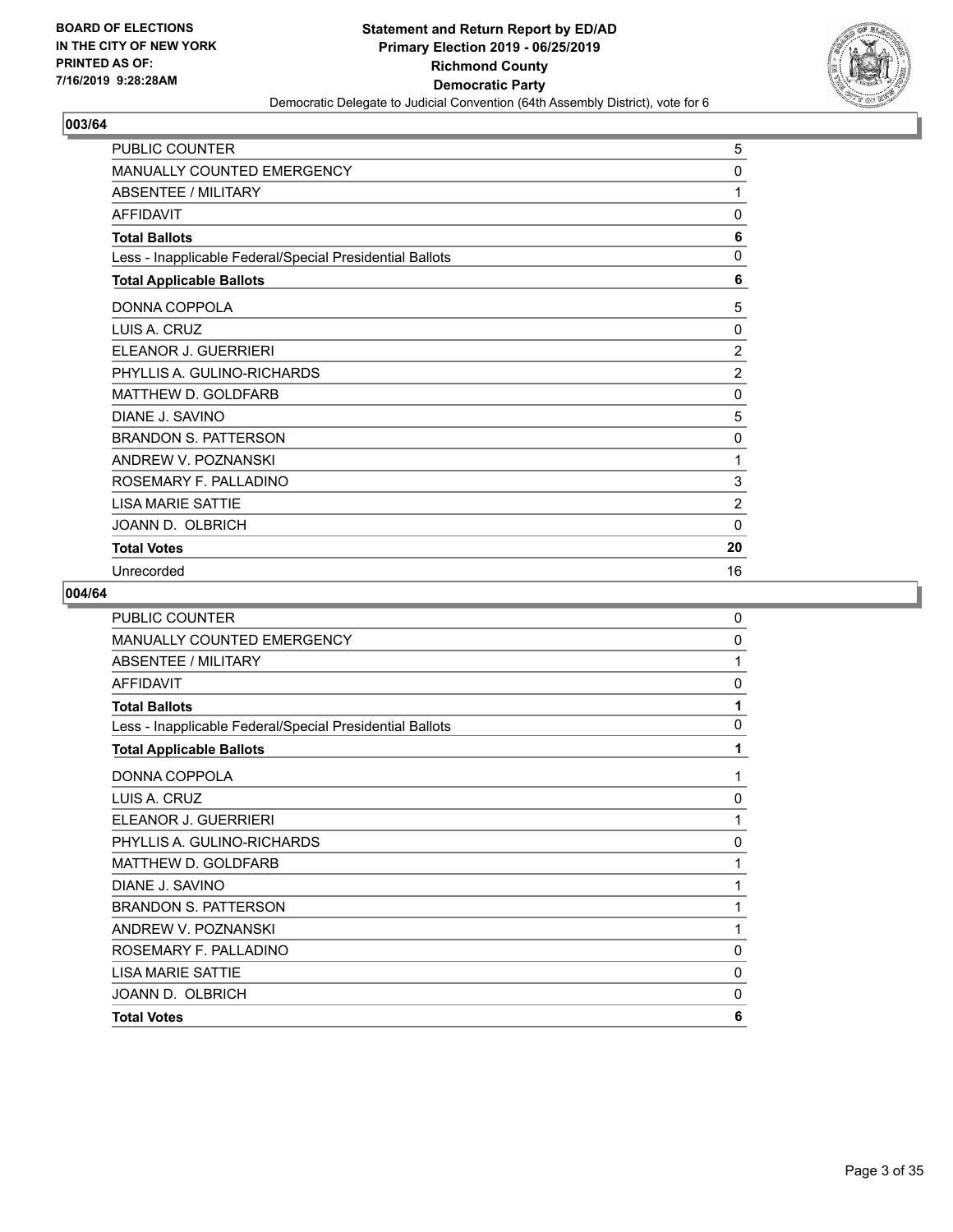

| <b>PUBLIC COUNTER</b>                                    | 10             |
|----------------------------------------------------------|----------------|
| <b>MANUALLY COUNTED EMERGENCY</b>                        | 0              |
| ABSENTEE / MILITARY                                      | 1              |
| <b>AFFIDAVIT</b>                                         | 0              |
| <b>Total Ballots</b>                                     | 11             |
| Less - Inapplicable Federal/Special Presidential Ballots | $\Omega$       |
| <b>Total Applicable Ballots</b>                          | 11             |
| DONNA COPPOLA                                            | 3              |
| LUIS A. CRUZ                                             | $\overline{2}$ |
| ELEANOR J. GUERRIERI                                     | $\overline{2}$ |
| PHYLLIS A. GULINO-RICHARDS                               | 1              |
| MATTHEW D. GOLDFARB                                      | $\overline{2}$ |
| DIANE J. SAVINO                                          | 8              |
| <b>BRANDON S. PATTERSON</b>                              | $\overline{7}$ |
| ANDREW V. POZNANSKI                                      | $\overline{7}$ |
| ROSEMARY F. PALLADINO                                    | 10             |
| <b>I ISA MARIF SATTIF</b>                                | 9              |
| JOANN D. OLBRICH                                         | 8              |
| <b>Total Votes</b>                                       | 59             |
| Unrecorded                                               | $\overline{7}$ |

| <b>PUBLIC COUNTER</b>                                    | 3              |
|----------------------------------------------------------|----------------|
| <b>MANUALLY COUNTED EMERGENCY</b>                        | 0              |
| <b>ABSENTEE / MILITARY</b>                               | 0              |
| <b>AFFIDAVIT</b>                                         | 0              |
| <b>Total Ballots</b>                                     | 3              |
| Less - Inapplicable Federal/Special Presidential Ballots | 0              |
| <b>Total Applicable Ballots</b>                          | 3              |
| DONNA COPPOLA                                            | 1              |
| LUIS A. CRUZ                                             | $\overline{2}$ |
| ELEANOR J. GUERRIERI                                     | 1              |
| PHYLLIS A. GULINO-RICHARDS                               | $\overline{2}$ |
| MATTHEW D. GOLDFARB                                      | 1              |
| DIANE J. SAVINO                                          | $\overline{c}$ |
| <b>BRANDON S. PATTERSON</b>                              | 1              |
| ANDREW V. POZNANSKI                                      | 2              |
| ROSEMARY F. PALLADINO                                    | 3              |
| <b>LISA MARIE SATTIE</b>                                 | 3              |
| JOANN D. OLBRICH                                         | 0              |
| <b>Total Votes</b>                                       | 18             |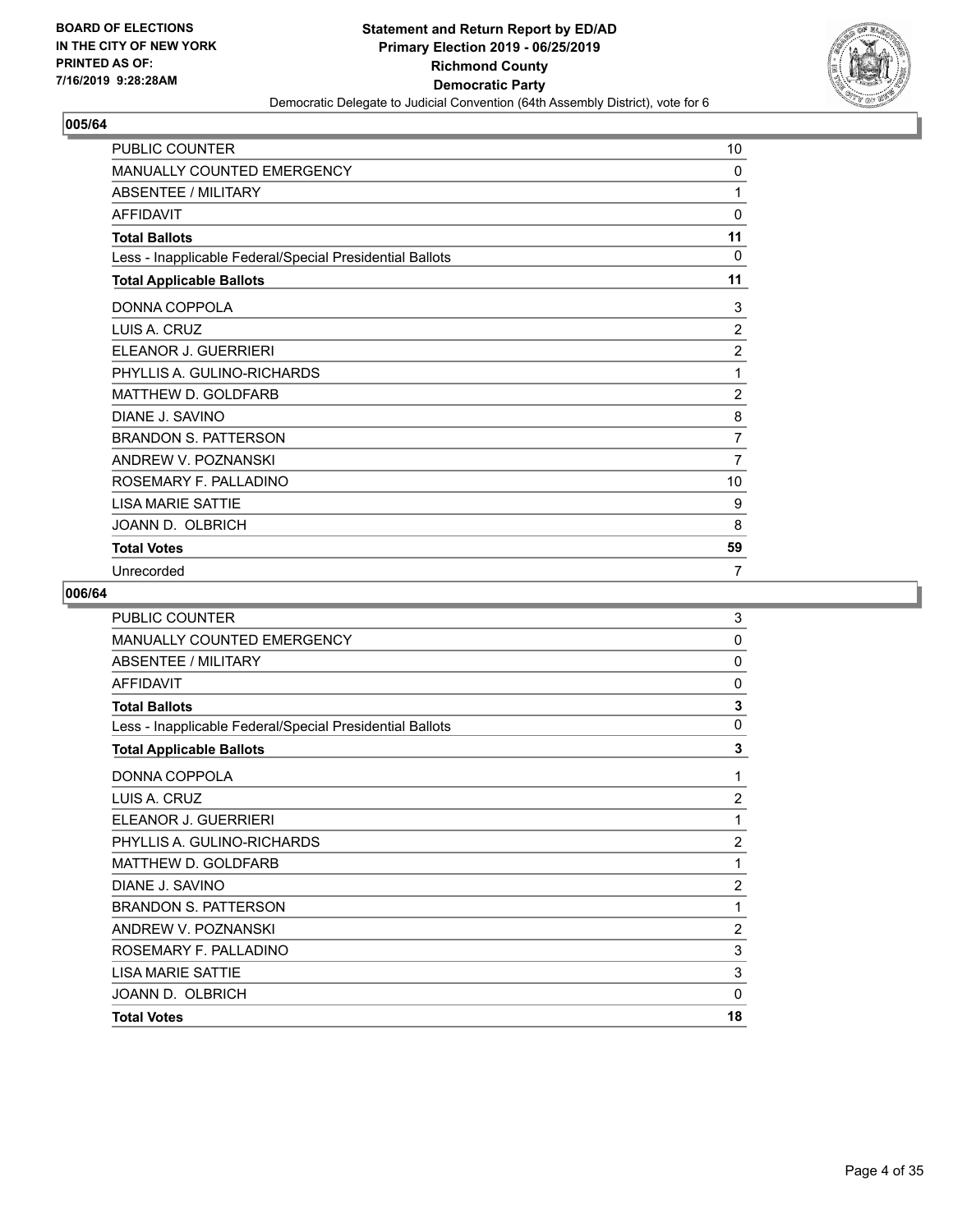

| <b>PUBLIC COUNTER</b>                                    | $\overline{7}$ |
|----------------------------------------------------------|----------------|
| <b>MANUALLY COUNTED EMERGENCY</b>                        | 0              |
| <b>ABSENTEE / MILITARY</b>                               | 1              |
| <b>AFFIDAVIT</b>                                         | 0              |
| <b>Total Ballots</b>                                     | 8              |
| Less - Inapplicable Federal/Special Presidential Ballots | 0              |
| <b>Total Applicable Ballots</b>                          | 8              |
| DONNA COPPOLA                                            | 1              |
| LUIS A. CRUZ                                             | $\overline{2}$ |
| ELEANOR J. GUERRIERI                                     | 0              |
| PHYLLIS A. GULINO-RICHARDS                               | 1              |
| MATTHEW D. GOLDFARB                                      | 0              |
| DIANE J. SAVINO                                          | 6              |
| <b>BRANDON S. PATTERSON</b>                              | 4              |
| ANDREW V. POZNANSKI                                      | 6              |
| ROSEMARY F. PALLADINO                                    | 5              |
| <b>I ISA MARIF SATTIF</b>                                | 3              |
| JOANN D. OLBRICH                                         | 5              |
| <b>Total Votes</b>                                       | 33             |
| Unrecorded                                               | 15             |

| <b>PUBLIC COUNTER</b>                                    | $\overline{2}$ |
|----------------------------------------------------------|----------------|
| MANUALLY COUNTED EMERGENCY                               | $\mathbf 0$    |
| ABSENTEE / MILITARY                                      | $\mathbf{0}$   |
| <b>AFFIDAVIT</b>                                         | $\mathbf{0}$   |
| <b>Total Ballots</b>                                     | $\overline{2}$ |
| Less - Inapplicable Federal/Special Presidential Ballots | $\mathbf{0}$   |
| <b>Total Applicable Ballots</b>                          | $\overline{2}$ |
| DONNA COPPOLA                                            | 1              |
| LUIS A. CRUZ                                             | 0              |
| ELEANOR J. GUERRIERI                                     | $\mathbf{0}$   |
| PHYLLIS A. GULINO-RICHARDS                               | $\mathbf{0}$   |
| MATTHEW D. GOLDFARB                                      | $\mathbf{0}$   |
| DIANE J. SAVINO                                          | 1              |
| <b>BRANDON S. PATTERSON</b>                              | 1              |
| ANDREW V. POZNANSKI                                      | $\overline{2}$ |
| ROSEMARY F. PALLADINO                                    | $\overline{2}$ |
| <b>LISA MARIE SATTIE</b>                                 | 1              |
| JOANN D. OLBRICH                                         | 1              |
| <b>Total Votes</b>                                       | 9              |
| Unrecorded                                               | 3              |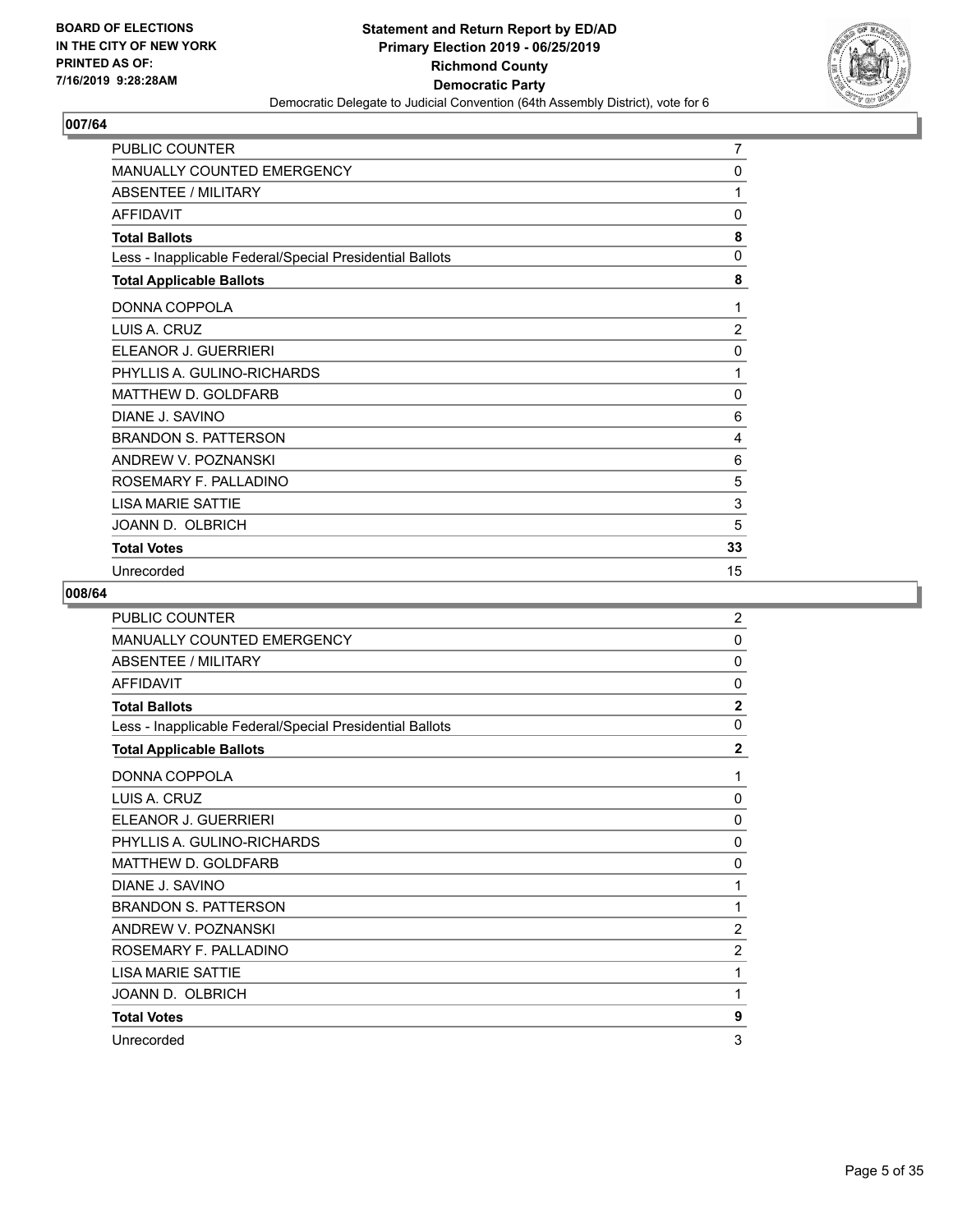

| <b>PUBLIC COUNTER</b>                                    | 1            |
|----------------------------------------------------------|--------------|
| MANUALLY COUNTED EMERGENCY                               | 0            |
| ABSENTEE / MILITARY                                      | 0            |
| <b>AFFIDAVIT</b>                                         | $\mathbf{0}$ |
| <b>Total Ballots</b>                                     | 1            |
| Less - Inapplicable Federal/Special Presidential Ballots | 0            |
| <b>Total Applicable Ballots</b>                          | 1            |
| DONNA COPPOLA                                            | 0            |
| LUIS A. CRUZ                                             | 1            |
| ELEANOR J. GUERRIERI                                     | 0            |
| PHYLLIS A. GULINO-RICHARDS                               | 0            |
| MATTHEW D. GOLDFARB                                      | 0            |
| DIANE J. SAVINO                                          | 1            |
| <b>BRANDON S. PATTERSON</b>                              | $\mathbf{0}$ |
| ANDREW V. POZNANSKI                                      | 0            |
| ROSEMARY F. PALLADINO                                    | 0            |
| LISA MARIE SATTIE                                        | 1            |
| JOANN D. OLBRICH                                         | 0            |
| <b>Total Votes</b>                                       | 3            |
| Unrecorded                                               | 3            |

| PUBLIC COUNTER                                           | 7              |
|----------------------------------------------------------|----------------|
| <b>MANUALLY COUNTED EMERGENCY</b>                        | 0              |
| ABSENTEE / MILITARY                                      | $\mathbf{0}$   |
| <b>AFFIDAVIT</b>                                         | $\mathbf{0}$   |
| <b>Total Ballots</b>                                     | $\overline{7}$ |
| Less - Inapplicable Federal/Special Presidential Ballots | $\mathbf{0}$   |
| <b>Total Applicable Ballots</b>                          | $\overline{7}$ |
| DONNA COPPOLA                                            | 3              |
| LUIS A. CRUZ                                             | $\overline{2}$ |
| ELEANOR J. GUERRIERI                                     | 4              |
| PHYLLIS A. GULINO-RICHARDS                               | 0              |
| MATTHEW D. GOLDFARB                                      | 5              |
| DIANE J. SAVINO                                          | 6              |
| <b>BRANDON S. PATTERSON</b>                              | 5              |
| ANDREW V. POZNANSKI                                      | 5              |
| ROSEMARY F. PALLADINO                                    | 6              |
| <b>LISA MARIE SATTIE</b>                                 | 4              |
| JOANN D. OLBRICH                                         | 1              |
| <b>Total Votes</b>                                       | 41             |
| Unrecorded                                               | 1              |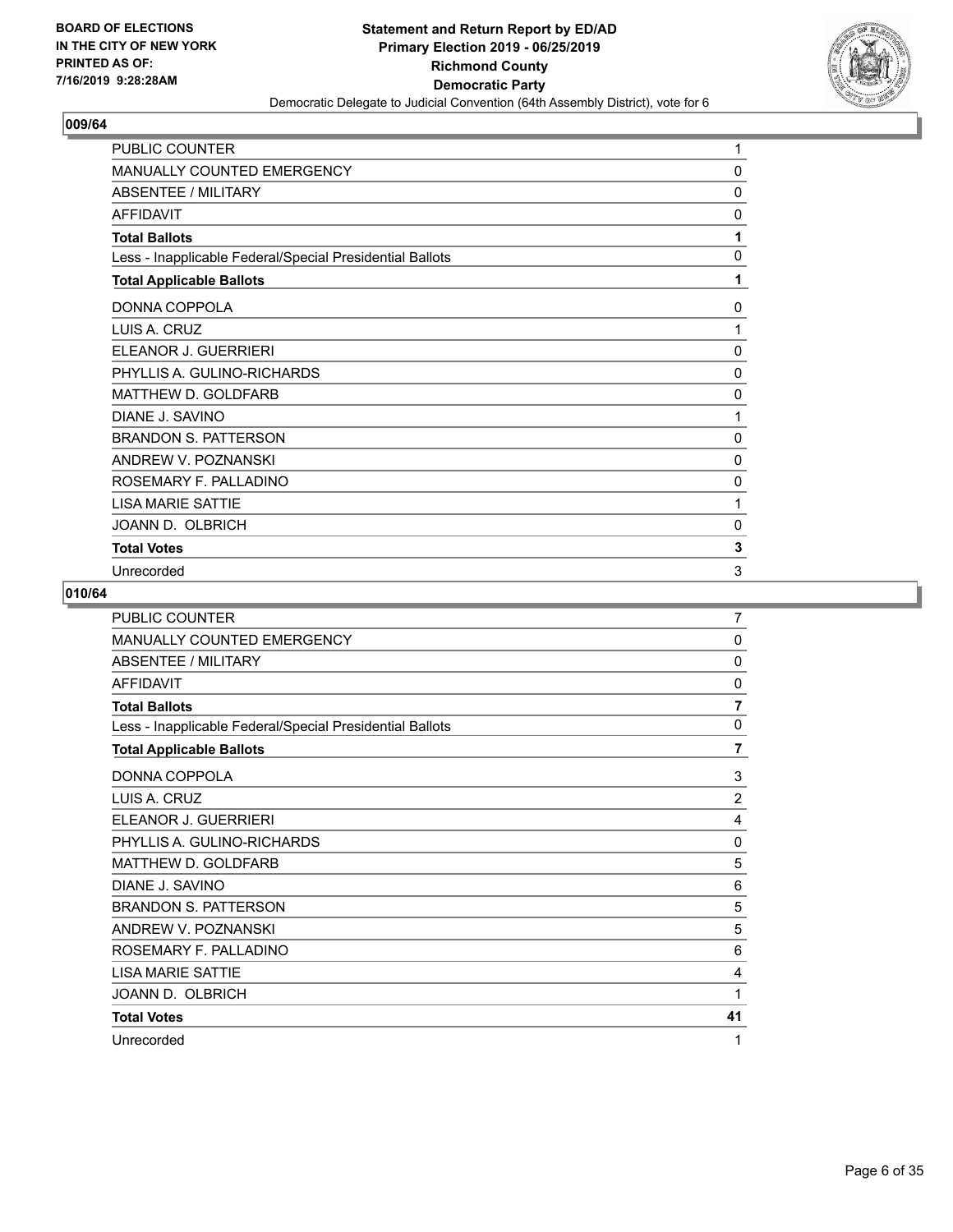

| PUBLIC COUNTER                                           | 0            |
|----------------------------------------------------------|--------------|
| MANUALLY COUNTED EMERGENCY                               | 0            |
| <b>ABSENTEE / MILITARY</b>                               | 0            |
| <b>AFFIDAVIT</b>                                         | 0            |
| <b>Total Ballots</b>                                     | 0            |
| Less - Inapplicable Federal/Special Presidential Ballots | $\mathbf{0}$ |
| <b>Total Applicable Ballots</b>                          | 0            |
| DONNA COPPOLA                                            | $\mathbf{0}$ |
| LUIS A. CRUZ                                             | $\mathbf 0$  |
| ELEANOR J. GUERRIERI                                     | $\mathbf 0$  |
| PHYLLIS A. GULINO-RICHARDS                               | 0            |
| <b>MATTHEW D. GOLDFARB</b>                               | 0            |
| DIANE J. SAVINO                                          | 0            |
| <b>BRANDON S. PATTERSON</b>                              | 0            |
| ANDREW V. POZNANSKI                                      | $\mathbf 0$  |
| ROSEMARY F. PALLADINO                                    | $\mathbf 0$  |
| <b>LISA MARIE SATTIE</b>                                 | 0            |
| JOANN D. OLBRICH                                         | 0            |
| <b>Total Votes</b>                                       | $\mathbf{0}$ |

| PUBLIC COUNTER                                           | $\overline{c}$ |
|----------------------------------------------------------|----------------|
| MANUALLY COUNTED EMERGENCY                               | 0              |
| ABSENTEE / MILITARY                                      | 1              |
| <b>AFFIDAVIT</b>                                         | $\Omega$       |
| <b>Total Ballots</b>                                     | 3              |
| Less - Inapplicable Federal/Special Presidential Ballots | 0              |
| <b>Total Applicable Ballots</b>                          | 3              |
| DONNA COPPOLA                                            | 1              |
| LUIS A. CRUZ                                             | 1              |
| ELEANOR J. GUERRIERI                                     | 3              |
| PHYLLIS A. GULINO-RICHARDS                               | $\Omega$       |
| MATTHEW D. GOLDFARB                                      | 1              |
| DIANE J. SAVINO                                          | 3              |
| <b>BRANDON S. PATTERSON</b>                              | 1              |
| ANDREW V. POZNANSKI                                      | 0              |
| ROSEMARY F. PALLADINO                                    | $\overline{2}$ |
| <b>LISA MARIE SATTIE</b>                                 | $\mathbf{0}$   |
| JOANN D. OLBRICH                                         | $\Omega$       |
| <b>Total Votes</b>                                       | 12             |
| Unrecorded                                               | 6              |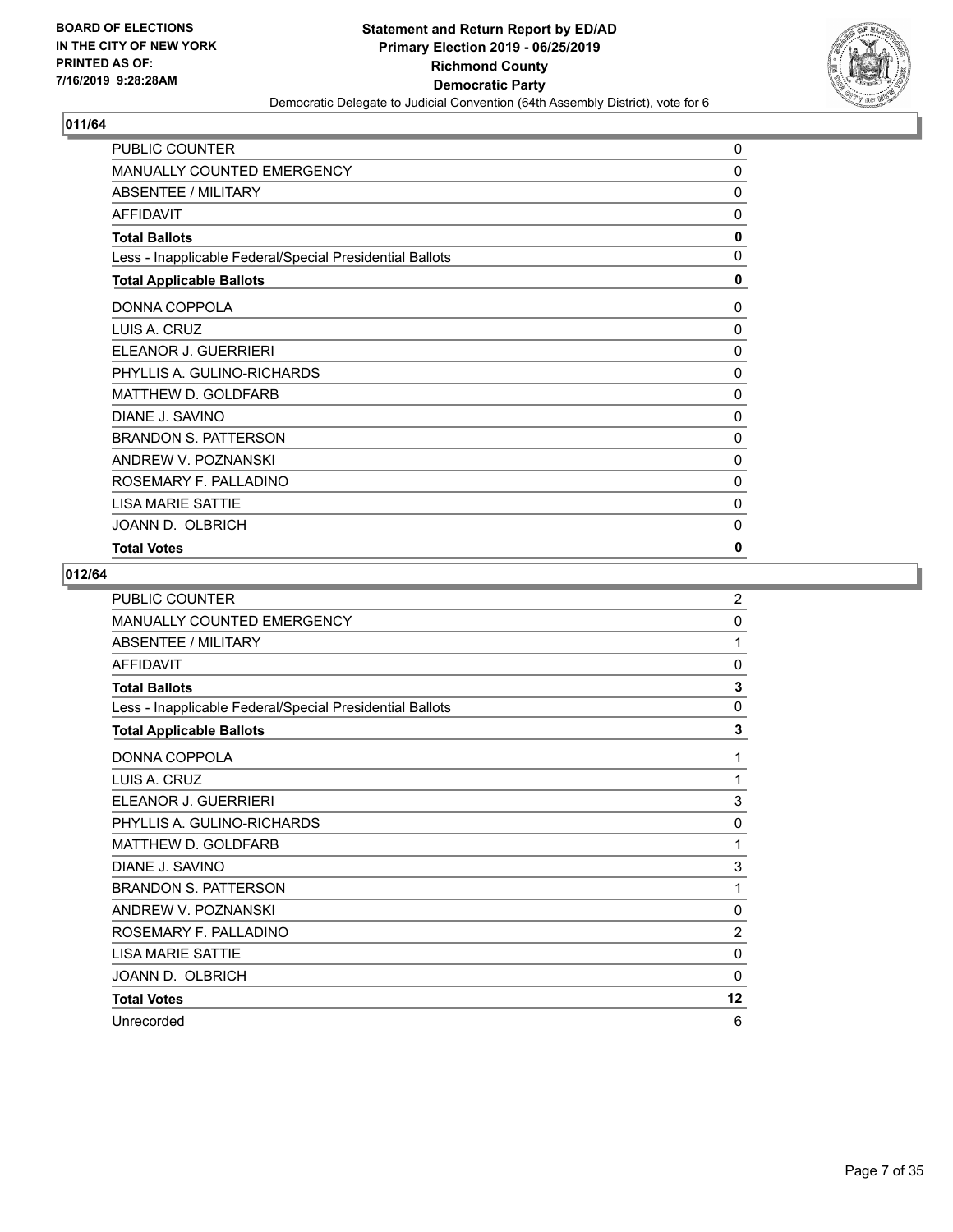

| PUBLIC COUNTER                                           | 1              |
|----------------------------------------------------------|----------------|
| MANUALLY COUNTED EMERGENCY                               | 0              |
| ABSENTEE / MILITARY                                      | $\overline{2}$ |
| <b>AFFIDAVIT</b>                                         | $\mathbf{0}$   |
| <b>Total Ballots</b>                                     | 3              |
| Less - Inapplicable Federal/Special Presidential Ballots | $\mathbf 0$    |
| <b>Total Applicable Ballots</b>                          | 3              |
| DONNA COPPOLA                                            | 2              |
| LUIS A. CRUZ                                             | 0              |
| ELEANOR J. GUERRIERI                                     | 1              |
| PHYLLIS A. GULINO-RICHARDS                               | 1              |
| MATTHEW D. GOLDFARB                                      | 1              |
| DIANE J. SAVINO                                          | 3              |
| <b>BRANDON S. PATTERSON</b>                              | 1              |
| ANDREW V. POZNANSKI                                      | 1              |
| ROSEMARY F. PALLADINO                                    | 1              |
| <b>LISA MARIE SATTIE</b>                                 | 1              |
| JOANN D. OLBRICH                                         | 1              |
| <b>Total Votes</b>                                       | 13             |
| Unrecorded                                               | 5              |

| PUBLIC COUNTER                                           | 6              |
|----------------------------------------------------------|----------------|
| <b>MANUALLY COUNTED EMERGENCY</b>                        | $\mathbf{0}$   |
| <b>ABSENTEE / MILITARY</b>                               | 0              |
| <b>AFFIDAVIT</b>                                         | $\mathbf{0}$   |
| <b>Total Ballots</b>                                     | 6              |
| Less - Inapplicable Federal/Special Presidential Ballots | 0              |
| <b>Total Applicable Ballots</b>                          | 6              |
| DONNA COPPOLA                                            | 5              |
| LUIS A. CRUZ                                             | 1              |
| ELEANOR J. GUERRIERI                                     | $\overline{2}$ |
| PHYLLIS A. GULINO-RICHARDS                               | 1              |
| MATTHEW D. GOLDFARB                                      | 1              |
| DIANE J. SAVINO                                          | 6              |
| <b>BRANDON S. PATTERSON</b>                              | 5              |
| ANDREW V. POZNANSKI                                      | 4              |
| ROSEMARY F. PALLADINO                                    | 3              |
| <b>LISA MARIE SATTIE</b>                                 | 3              |
| JOANN D. OLBRICH                                         | 3              |
| <b>Total Votes</b>                                       | 34             |
| Unrecorded                                               | $\overline{2}$ |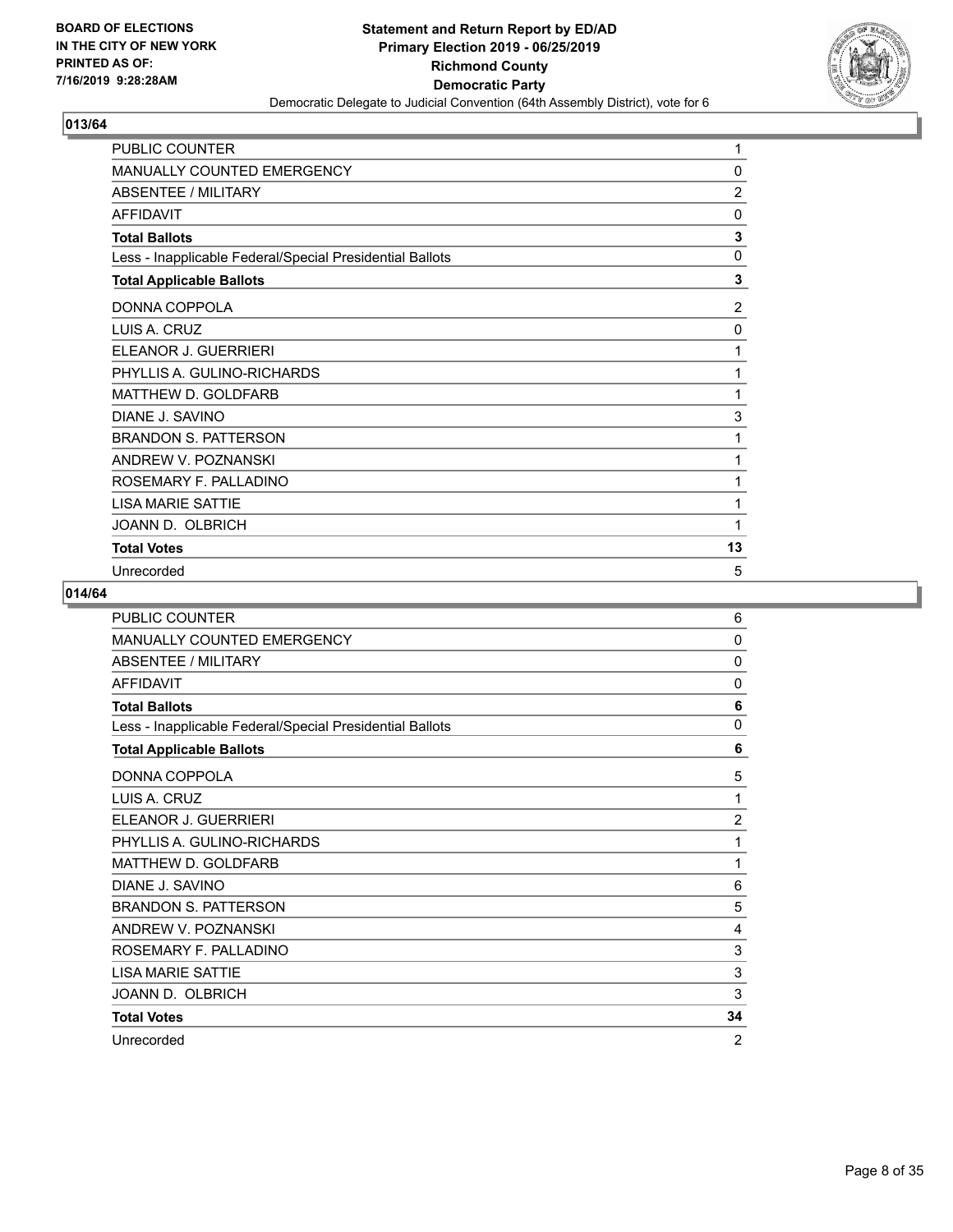

| PUBLIC COUNTER                                           | 6              |
|----------------------------------------------------------|----------------|
| MANUALLY COUNTED EMERGENCY                               | $\mathbf{0}$   |
| <b>ABSENTEE / MILITARY</b>                               | 3              |
| <b>AFFIDAVIT</b>                                         | 0              |
| <b>Total Ballots</b>                                     | 9              |
| Less - Inapplicable Federal/Special Presidential Ballots | 0              |
| <b>Total Applicable Ballots</b>                          | 9              |
| DONNA COPPOLA                                            | 4              |
| LUIS A. CRUZ                                             | 1              |
| ELEANOR J. GUERRIERI                                     | 6              |
| PHYLLIS A. GULINO-RICHARDS                               | 4              |
| <b>MATTHEW D. GOLDFARB</b>                               | 1              |
| DIANE J. SAVINO                                          | 6              |
| <b>BRANDON S. PATTERSON</b>                              | 1              |
| ANDREW V. POZNANSKI                                      | 0              |
| ROSEMARY F. PALLADINO                                    | $\overline{7}$ |
| <b>LISA MARIE SATTIE</b>                                 | $\overline{2}$ |
| JOANN D. OLBRICH                                         | $\overline{2}$ |
| JOHN QUINN (WRITE-IN)                                    | 1              |
| <b>Total Votes</b>                                       | 35             |
| Unrecorded                                               | 19             |

| <b>PUBLIC COUNTER</b>                                    | 1              |
|----------------------------------------------------------|----------------|
| MANUALLY COUNTED EMERGENCY                               | $\mathbf{0}$   |
| <b>ABSENTEE / MILITARY</b>                               | $\overline{2}$ |
| <b>AFFIDAVIT</b>                                         | 0              |
| <b>Total Ballots</b>                                     | 3              |
| Less - Inapplicable Federal/Special Presidential Ballots | 0              |
| <b>Total Applicable Ballots</b>                          | 3              |
| DONNA COPPOLA                                            | 1              |
| LUIS A. CRUZ                                             | 0              |
| ELEANOR J. GUERRIERI                                     | 1              |
| PHYLLIS A. GULINO-RICHARDS                               | 0              |
| MATTHEW D. GOLDFARB                                      | 1              |
| DIANE J. SAVINO                                          | 3              |
| <b>BRANDON S. PATTERSON</b>                              | 1              |
| ANDREW V. POZNANSKI                                      | $\overline{2}$ |
| ROSEMARY F. PALLADINO                                    | $\overline{2}$ |
| <b>LISA MARIE SATTIE</b>                                 | 1              |
| JOANN D. OLBRICH                                         | 1              |
| <b>Total Votes</b>                                       | 13             |
| Unrecorded                                               | 5              |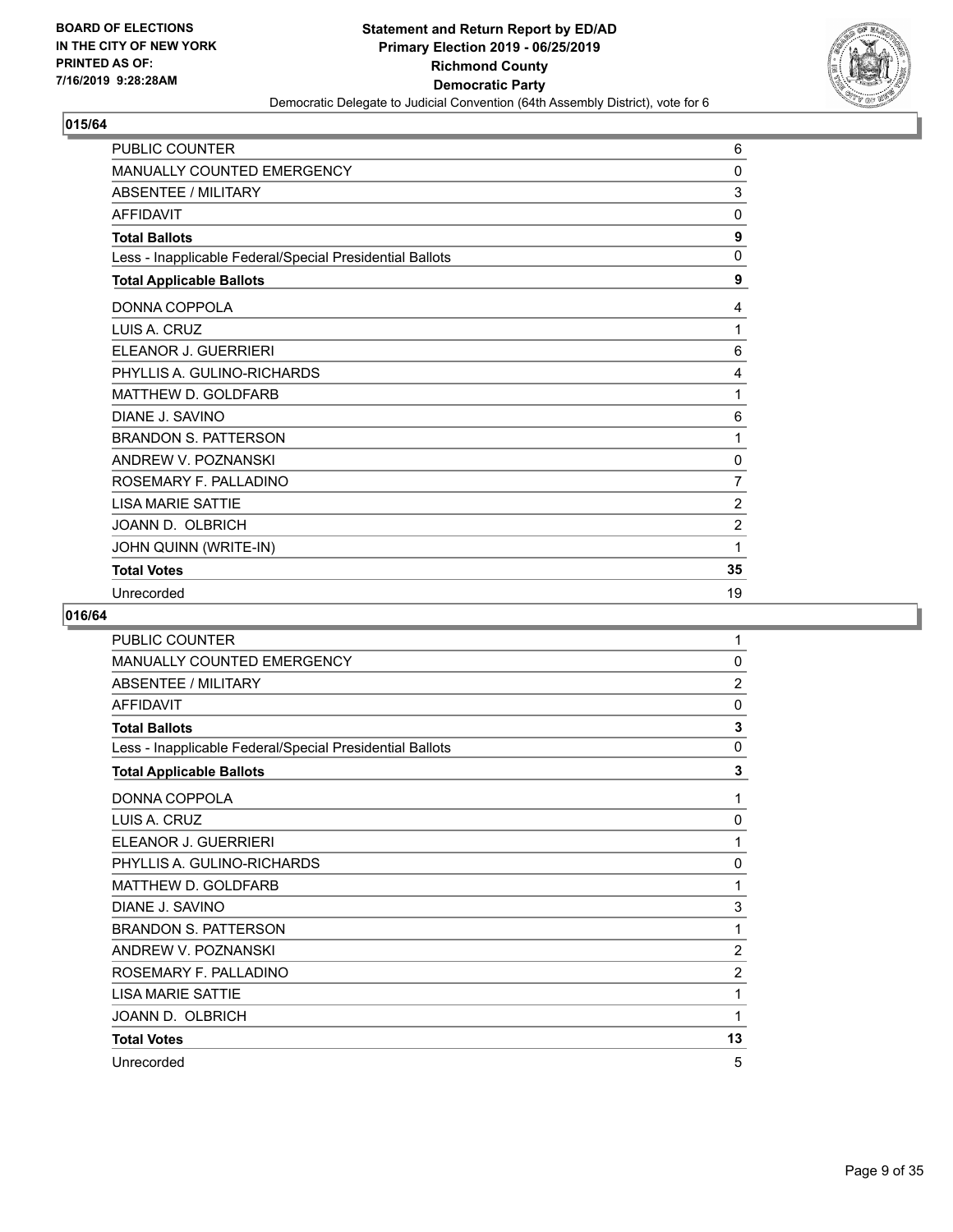

| PUBLIC COUNTER                                           | 2              |
|----------------------------------------------------------|----------------|
| MANUALLY COUNTED EMERGENCY                               | 0              |
| <b>ABSENTEE / MILITARY</b>                               | $\overline{2}$ |
| <b>AFFIDAVIT</b>                                         | 0              |
| <b>Total Ballots</b>                                     | 4              |
| Less - Inapplicable Federal/Special Presidential Ballots | $\mathbf{0}$   |
| <b>Total Applicable Ballots</b>                          | 4              |
| DONNA COPPOLA                                            | 2              |
| LUIS A. CRUZ                                             | $\overline{2}$ |
| ELEANOR J. GUERRIERI                                     | 1              |
| PHYLLIS A. GULINO-RICHARDS                               | $\overline{2}$ |
| <b>MATTHEW D. GOLDFARB</b>                               | 3              |
| DIANE J. SAVINO                                          | 3              |
| <b>BRANDON S. PATTERSON</b>                              | 3              |
| ANDREW V. POZNANSKI                                      | $\overline{2}$ |
| ROSEMARY F. PALLADINO                                    | 4              |
| <b>LISA MARIE SATTIE</b>                                 | 0              |
| JOANN D. OLBRICH                                         | $\overline{2}$ |
| <b>Total Votes</b>                                       | 24             |

| PUBLIC COUNTER                                           | 4              |
|----------------------------------------------------------|----------------|
| MANUALLY COUNTED EMERGENCY                               | 0              |
| <b>ABSENTEE / MILITARY</b>                               | 6              |
| <b>AFFIDAVIT</b>                                         | $\Omega$       |
| <b>Total Ballots</b>                                     | 10             |
| Less - Inapplicable Federal/Special Presidential Ballots | $\Omega$       |
| <b>Total Applicable Ballots</b>                          | 10             |
| DONNA COPPOLA                                            | 3              |
| LUIS A. CRUZ                                             | 1              |
| ELEANOR J. GUERRIERI                                     | 4              |
| PHYLLIS A. GULINO-RICHARDS                               | $\Omega$       |
| <b>MATTHEW D. GOLDFARB</b>                               | 3              |
| DIANE J. SAVINO                                          | 4              |
| <b>BRANDON S. PATTERSON</b>                              | 6              |
| ANDREW V. POZNANSKI                                      | 7              |
| ROSEMARY F. PALLADINO                                    | $\overline{7}$ |
| <b>LISA MARIE SATTIE</b>                                 | 4              |
| JOANN D. OLBRICH                                         | 4              |
| <b>Total Votes</b>                                       | 43             |
| Unrecorded                                               | 17             |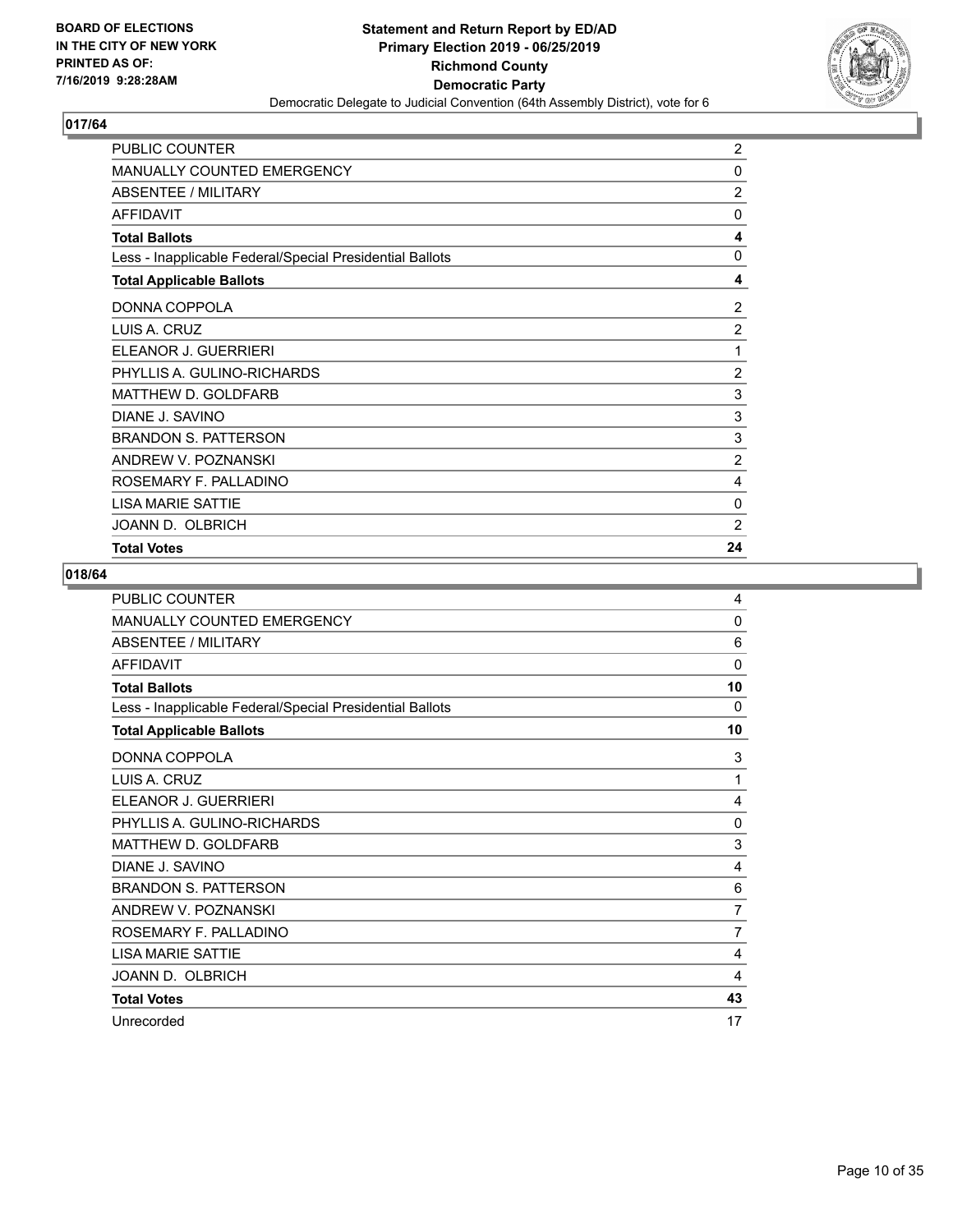

| <b>PUBLIC COUNTER</b>                                    | 14       |
|----------------------------------------------------------|----------|
| MANUALLY COUNTED EMERGENCY                               | 0        |
| <b>ABSENTEE / MILITARY</b>                               | 14       |
| <b>AFFIDAVIT</b>                                         | 0        |
| <b>Total Ballots</b>                                     | 28       |
| Less - Inapplicable Federal/Special Presidential Ballots | $\Omega$ |
| <b>Total Applicable Ballots</b>                          | 28       |
| DONNA COPPOLA                                            | 15       |
| LUIS A. CRUZ                                             | 15       |
| ELEANOR J. GUERRIERI                                     | 12       |
| PHYLLIS A. GULINO-RICHARDS                               | 8        |
| MATTHEW D. GOLDFARB                                      | 10       |
| DIANE J. SAVINO                                          | 21       |
| <b>BRANDON S. PATTERSON</b>                              | 11       |
| ANDREW V. POZNANSKI                                      | 4        |
| ROSEMARY F. PALLADINO                                    | 15       |
| <b>LISA MARIE SATTIE</b>                                 | 9        |
| JOANN D. OLBRICH                                         | 7        |
| SHEILA MCGINN (WRITE-IN)                                 | 1        |
| <b>Total Votes</b>                                       | 128      |
| Unrecorded                                               | 40       |

| <b>PUBLIC COUNTER</b>                                    | 3              |
|----------------------------------------------------------|----------------|
| MANUALLY COUNTED EMERGENCY                               | $\mathbf{0}$   |
| <b>ABSENTEE / MILITARY</b>                               | 3              |
| <b>AFFIDAVIT</b>                                         | 0              |
| <b>Total Ballots</b>                                     | 6              |
| Less - Inapplicable Federal/Special Presidential Ballots | $\Omega$       |
| <b>Total Applicable Ballots</b>                          | 6              |
| DONNA COPPOLA                                            | 3              |
| LUIS A. CRUZ                                             | 4              |
| ELEANOR J. GUERRIERI                                     | 3              |
| PHYLLIS A. GULINO-RICHARDS                               | 1              |
| MATTHEW D. GOLDFARB                                      | 2              |
| DIANE J. SAVINO                                          | 4              |
| <b>BRANDON S. PATTERSON</b>                              | $\overline{4}$ |
| ANDREW V. POZNANSKI                                      | 3              |
| ROSEMARY F. PALLADINO                                    | 4              |
| LISA MARIE SATTIE                                        | 1              |
| JOANN D. OLBRICH                                         | 1              |
| <b>Total Votes</b>                                       | 30             |
| Unrecorded                                               | 6              |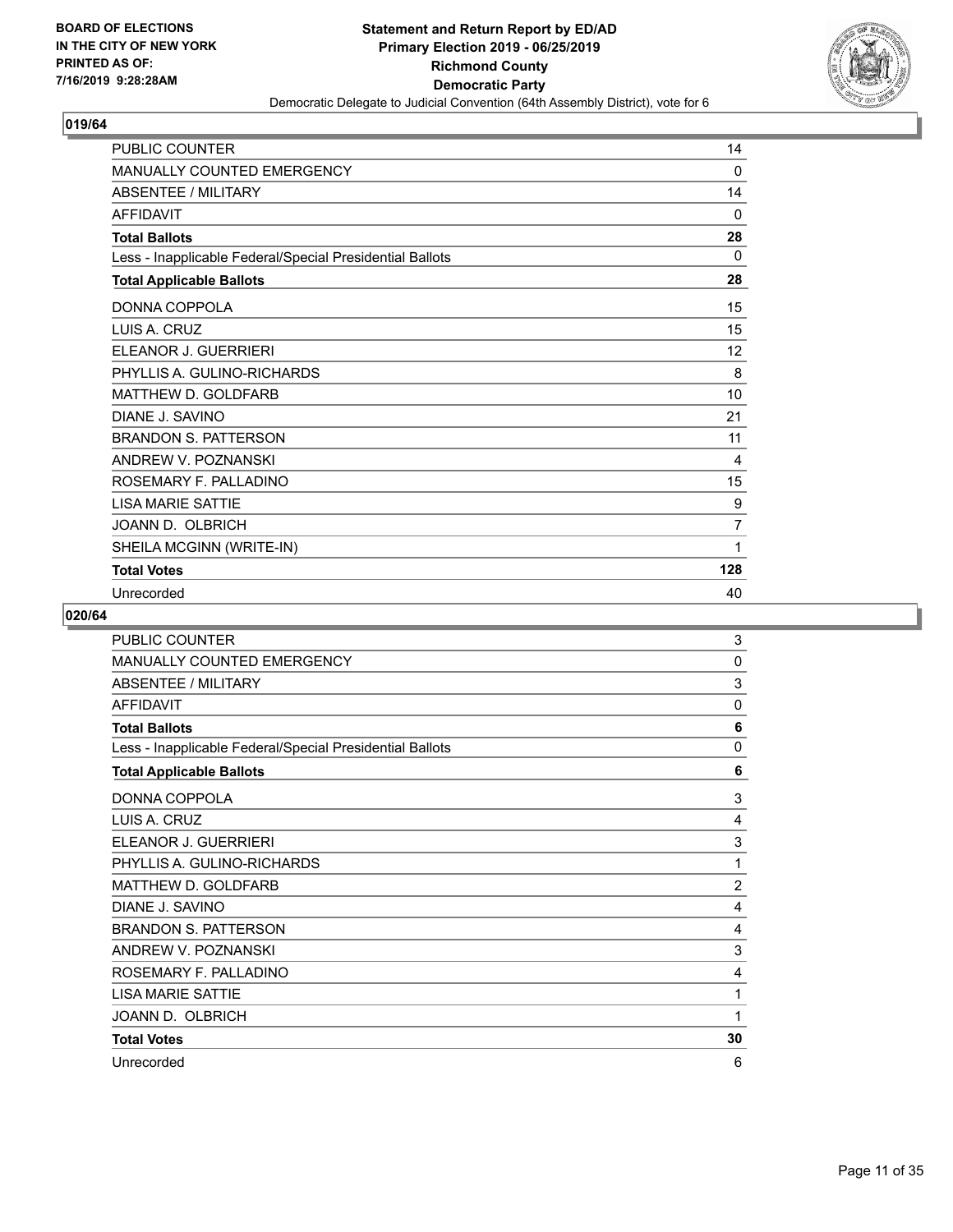

| PUBLIC COUNTER                                           | 3              |
|----------------------------------------------------------|----------------|
| <b>MANUALLY COUNTED EMERGENCY</b>                        | 0              |
| <b>ABSENTEE / MILITARY</b>                               | $\overline{2}$ |
| <b>AFFIDAVIT</b>                                         | 0              |
| <b>Total Ballots</b>                                     | 5              |
| Less - Inapplicable Federal/Special Presidential Ballots | $\mathbf 0$    |
| <b>Total Applicable Ballots</b>                          | 5              |
| DONNA COPPOLA                                            | 0              |
| LUIS A. CRUZ                                             | 3              |
| ELEANOR J. GUERRIERI                                     | 3              |
| PHYLLIS A. GULINO-RICHARDS                               | 1              |
| MATTHEW D. GOLDFARB                                      | 3              |
| DIANE J. SAVINO                                          | 4              |
| <b>BRANDON S. PATTERSON</b>                              | $\overline{c}$ |
| ANDREW V. POZNANSKI                                      | $\overline{2}$ |
| ROSEMARY F. PALLADINO                                    | 1              |
| <b>LISA MARIE SATTIE</b>                                 | $\overline{2}$ |
| JOANN D. OLBRICH                                         | 0              |
| <b>Total Votes</b>                                       | 21             |
| Unrecorded                                               | 9              |

| PUBLIC COUNTER                                           | 3              |
|----------------------------------------------------------|----------------|
| MANUALLY COUNTED EMERGENCY                               | 0              |
| <b>ABSENTEE / MILITARY</b>                               | 9              |
| <b>AFFIDAVIT</b>                                         | $\mathbf{0}$   |
| <b>Total Ballots</b>                                     | 12             |
| Less - Inapplicable Federal/Special Presidential Ballots | 0              |
| <b>Total Applicable Ballots</b>                          | 12             |
| DONNA COPPOLA                                            | 8              |
| LUIS A. CRUZ                                             | 7              |
| ELEANOR J. GUERRIERI                                     | 6              |
| PHYLLIS A. GULINO-RICHARDS                               | 6              |
| MATTHEW D. GOLDFARB                                      | 5              |
| DIANE J. SAVINO                                          | 6              |
| <b>BRANDON S. PATTERSON</b>                              | $\overline{2}$ |
| ANDREW V. POZNANSKI                                      | 4              |
| ROSEMARY F. PALLADINO                                    | $\overline{7}$ |
| <b>LISA MARIE SATTIE</b>                                 | 3              |
| JOANN D. OLBRICH                                         | $\overline{2}$ |
| <b>Total Votes</b>                                       | 56             |
| Unrecorded                                               | 16             |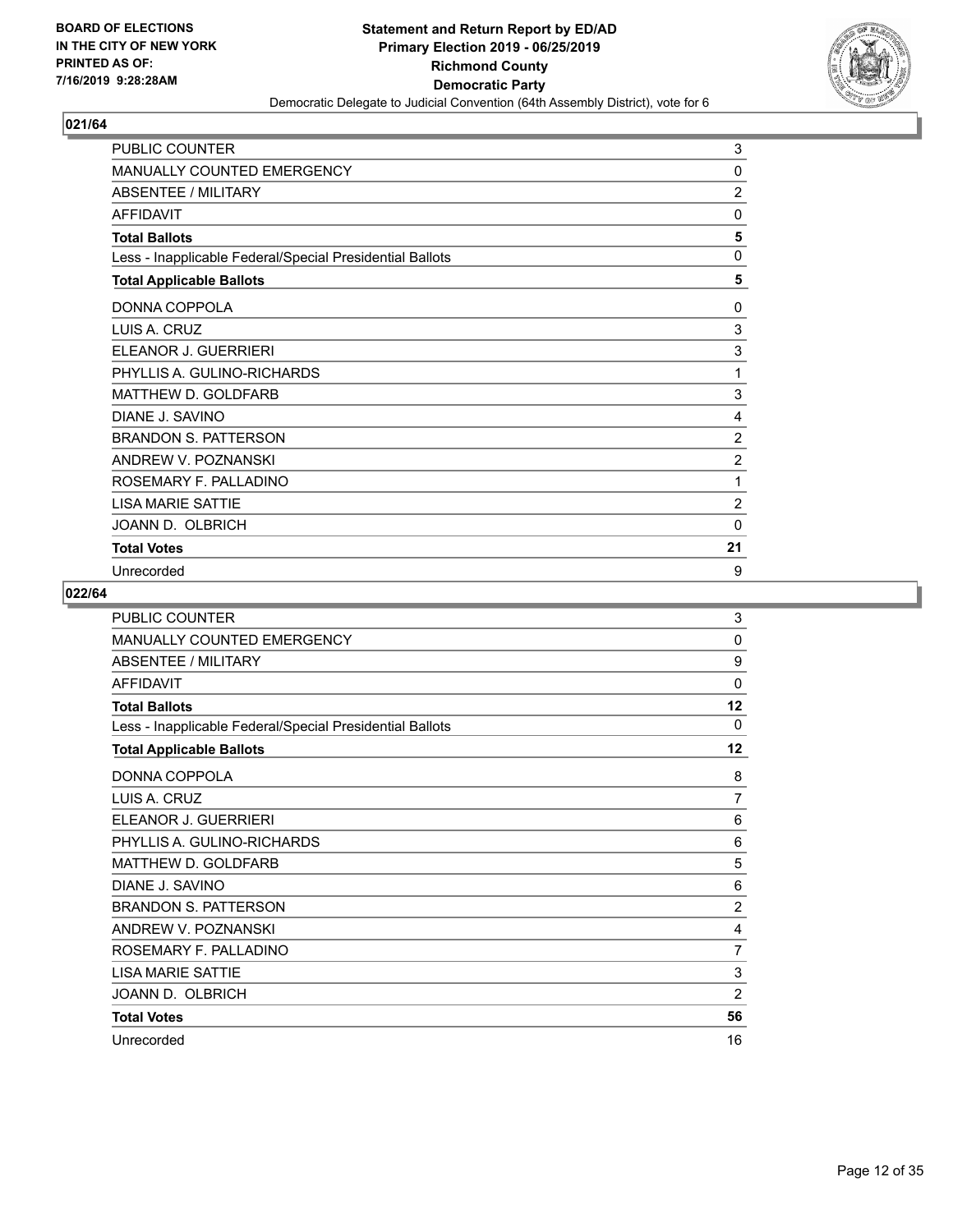

| PUBLIC COUNTER                                           | 5              |
|----------------------------------------------------------|----------------|
| <b>MANUALLY COUNTED EMERGENCY</b>                        | 0              |
| <b>ABSENTEE / MILITARY</b>                               | $\mathbf{0}$   |
| <b>AFFIDAVIT</b>                                         | 0              |
| <b>Total Ballots</b>                                     | 5              |
| Less - Inapplicable Federal/Special Presidential Ballots | $\mathbf 0$    |
| <b>Total Applicable Ballots</b>                          | 5              |
| DONNA COPPOLA                                            | 4              |
| LUIS A. CRUZ                                             | 3              |
| ELEANOR J. GUERRIERI                                     | $\overline{2}$ |
| PHYLLIS A. GULINO-RICHARDS                               | $\overline{2}$ |
| MATTHEW D. GOLDFARB                                      | $\overline{2}$ |
| DIANE J. SAVINO                                          | 4              |
| <b>BRANDON S. PATTERSON</b>                              | 1              |
| ANDREW V. POZNANSKI                                      | 1              |
| ROSEMARY F. PALLADINO                                    | 3              |
| <b>LISA MARIE SATTIE</b>                                 | 1              |
| JOANN D. OLBRICH                                         | 1              |
| <b>Total Votes</b>                                       | 24             |
| Unrecorded                                               | 6              |

| <b>PUBLIC COUNTER</b>                                    | 1            |
|----------------------------------------------------------|--------------|
| MANUALLY COUNTED EMERGENCY                               | 0            |
| <b>ABSENTEE / MILITARY</b>                               | 0            |
| <b>AFFIDAVIT</b>                                         | 0            |
| <b>Total Ballots</b>                                     | 1            |
| Less - Inapplicable Federal/Special Presidential Ballots | 0            |
| <b>Total Applicable Ballots</b>                          | 1            |
| DONNA COPPOLA                                            | 1            |
| LUIS A. CRUZ                                             | 1            |
| ELEANOR J. GUERRIERI                                     | 1            |
| PHYLLIS A. GULINO-RICHARDS                               | 0            |
| MATTHEW D. GOLDFARB                                      | 0            |
| DIANE J. SAVINO                                          | 1            |
| <b>BRANDON S. PATTERSON</b>                              | 1            |
| ANDREW V. POZNANSKI                                      | 1            |
| ROSEMARY F. PALLADINO                                    | $\mathbf{0}$ |
| <b>LISA MARIE SATTIE</b>                                 | $\mathbf 0$  |
| JOANN D. OLBRICH                                         | 0            |
| <b>Total Votes</b>                                       | 6            |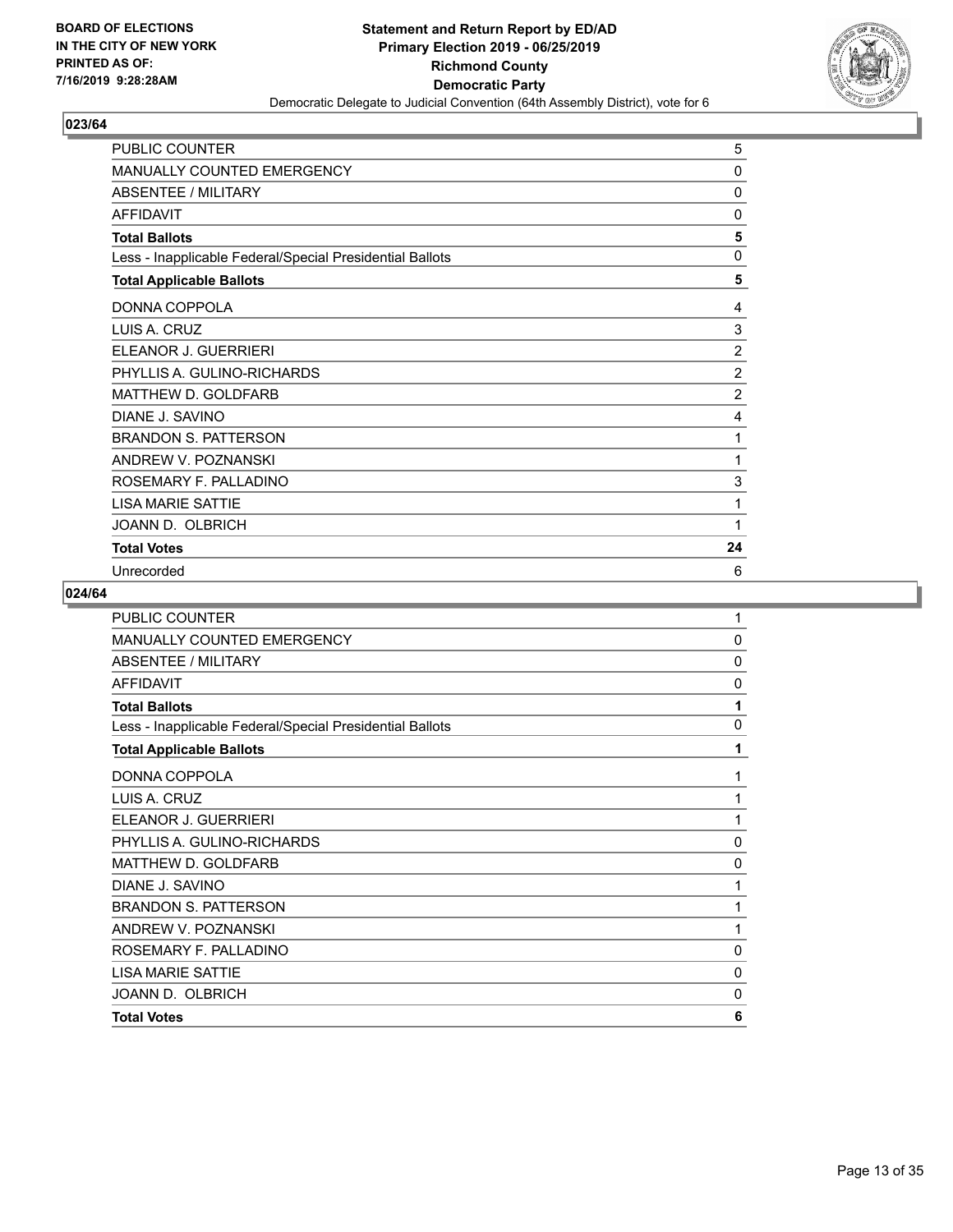

| <b>PUBLIC COUNTER</b>                                    | 8              |
|----------------------------------------------------------|----------------|
| <b>MANUALLY COUNTED EMERGENCY</b>                        | 0              |
| ABSENTEE / MILITARY                                      | $\overline{2}$ |
| <b>AFFIDAVIT</b>                                         | $\mathbf{0}$   |
| <b>Total Ballots</b>                                     | 10             |
| Less - Inapplicable Federal/Special Presidential Ballots | $\Omega$       |
| <b>Total Applicable Ballots</b>                          | 10             |
| DONNA COPPOLA                                            | 5              |
| LUIS A. CRUZ                                             | 5              |
| ELEANOR J. GUERRIERI                                     | 4              |
| PHYLLIS A. GULINO-RICHARDS                               | 5              |
| MATTHEW D. GOLDFARB                                      | 0              |
| DIANE J. SAVINO                                          | 6              |
| <b>BRANDON S. PATTERSON</b>                              | 3              |
| ANDREW V. POZNANSKI                                      | $\overline{2}$ |
| ROSEMARY F. PALLADINO                                    | 8              |
| <b>I ISA MARIF SATTIF</b>                                | 8              |
| JOANN D. OLBRICH                                         | $\overline{2}$ |
| <b>Total Votes</b>                                       | 48             |
| Unrecorded                                               | 12             |

| <b>PUBLIC COUNTER</b>                                    | 5              |
|----------------------------------------------------------|----------------|
| MANUALLY COUNTED EMERGENCY                               | 0              |
| ABSENTEE / MILITARY                                      | 0              |
| <b>AFFIDAVIT</b>                                         | 0              |
| <b>Total Ballots</b>                                     | 5              |
| Less - Inapplicable Federal/Special Presidential Ballots | 0              |
| <b>Total Applicable Ballots</b>                          | 5              |
| DONNA COPPOLA                                            | $\mathsf 3$    |
| LUIS A. CRUZ                                             | 0              |
| ELEANOR J. GUERRIERI                                     | 3              |
| PHYLLIS A. GULINO-RICHARDS                               | $\overline{2}$ |
| MATTHEW D. GOLDFARB                                      | $\overline{c}$ |
| DIANE J. SAVINO                                          | 5              |
| <b>BRANDON S. PATTERSON</b>                              | 3              |
| ANDREW V. POZNANSKI                                      | 2              |
| ROSEMARY F. PALLADINO                                    | 5              |
| <b>LISA MARIE SATTIE</b>                                 | 3              |
| JOANN D. OLBRICH                                         | $\overline{2}$ |
| <b>Total Votes</b>                                       | 30             |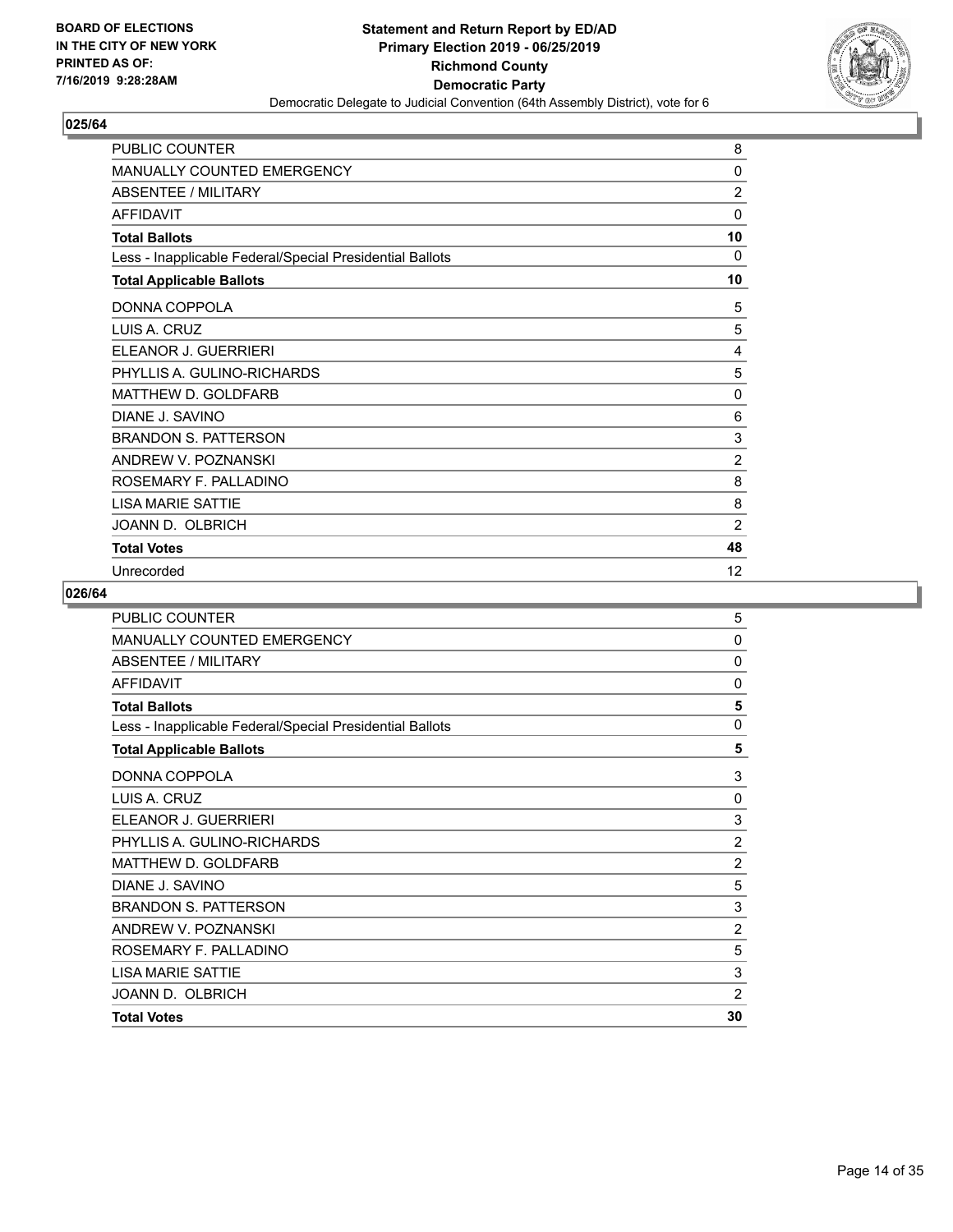

| <b>PUBLIC COUNTER</b>                                    | 3              |
|----------------------------------------------------------|----------------|
| MANUALLY COUNTED EMERGENCY                               | 0              |
| <b>ABSENTEE / MILITARY</b>                               | 1              |
| <b>AFFIDAVIT</b>                                         | $\mathbf{0}$   |
| <b>Total Ballots</b>                                     | 4              |
| Less - Inapplicable Federal/Special Presidential Ballots | 0              |
| <b>Total Applicable Ballots</b>                          | 4              |
| DONNA COPPOLA                                            | 1              |
| LUIS A. CRUZ                                             | 1              |
| ELEANOR J. GUERRIERI                                     | 2              |
| PHYLLIS A. GULINO-RICHARDS                               | 0              |
| MATTHEW D. GOLDFARB                                      | $\overline{2}$ |
| DIANE J. SAVINO                                          | 3              |
| <b>BRANDON S. PATTERSON</b>                              | 1              |
| ANDREW V. POZNANSKI                                      | 0              |
| ROSEMARY F. PALLADINO                                    | $\overline{2}$ |
| <b>LISA MARIE SATTIE</b>                                 | $\overline{2}$ |
| JOANN D. OLBRICH                                         | $\Omega$       |
| <b>Total Votes</b>                                       | 14             |
| Unrecorded                                               | 10             |

| PUBLIC COUNTER                                           | 3            |
|----------------------------------------------------------|--------------|
| MANUALLY COUNTED EMERGENCY                               | 0            |
| <b>ABSENTEE / MILITARY</b>                               | 0            |
| <b>AFFIDAVIT</b>                                         | 0            |
| <b>Total Ballots</b>                                     | 3            |
| Less - Inapplicable Federal/Special Presidential Ballots | $\mathbf 0$  |
| <b>Total Applicable Ballots</b>                          | 3            |
| DONNA COPPOLA                                            | 1            |
| LUIS A. CRUZ                                             | 1            |
| ELEANOR J. GUERRIERI                                     | 0            |
| PHYLLIS A. GULINO-RICHARDS                               | 0            |
| MATTHEW D. GOLDFARB                                      | 1            |
| DIANE J. SAVINO                                          | 0            |
| <b>BRANDON S. PATTERSON</b>                              | 1            |
| ANDREW V. POZNANSKI                                      | 1            |
| ROSEMARY F. PALLADINO                                    | $\mathbf{0}$ |
| <b>LISA MARIE SATTIE</b>                                 | 1            |
| JOANN D. OLBRICH                                         | 0            |
| <b>Total Votes</b>                                       | 6            |
| Unrecorded                                               | 12           |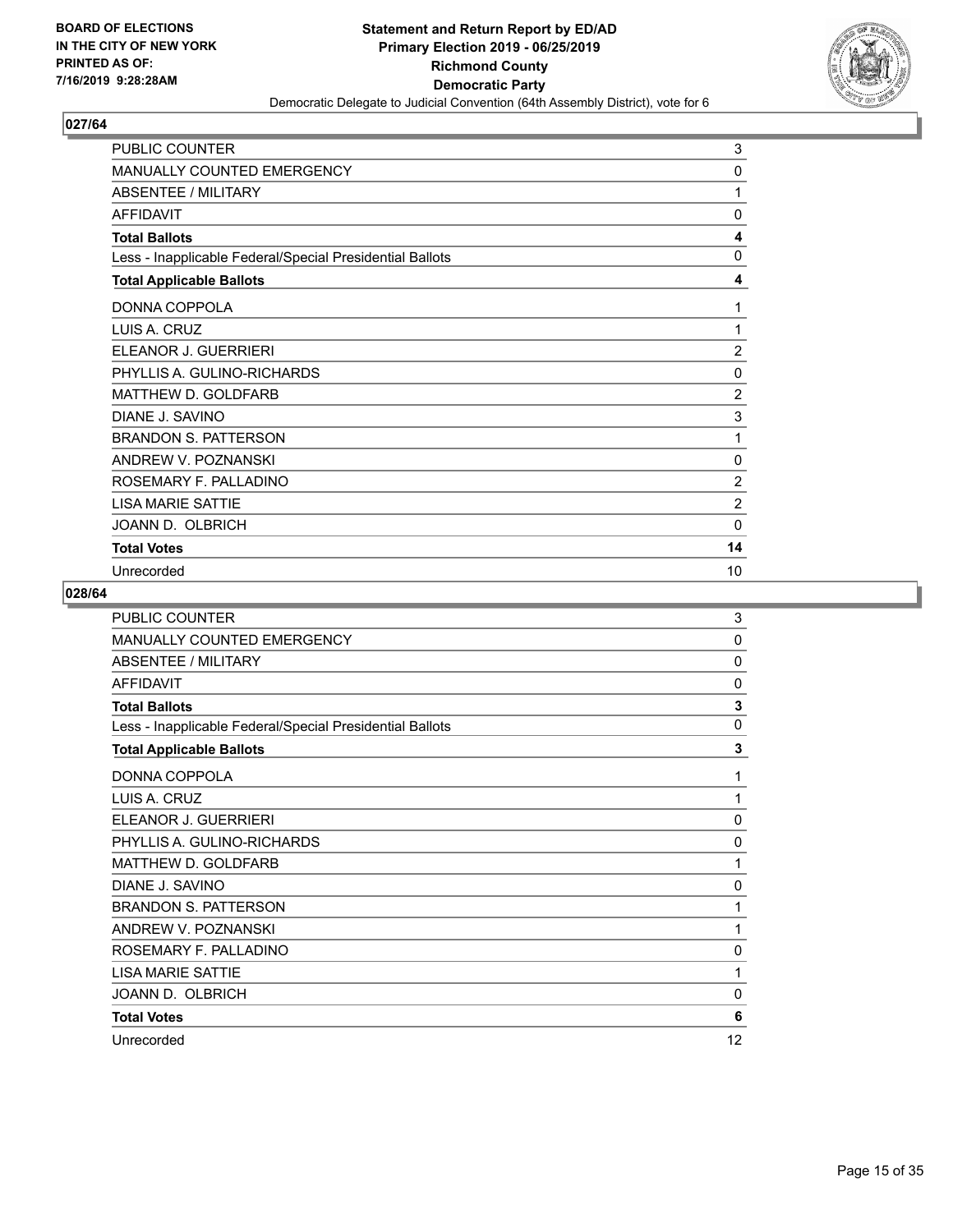

| <b>PUBLIC COUNTER</b>                                    | 1              |
|----------------------------------------------------------|----------------|
| <b>MANUALLY COUNTED EMERGENCY</b>                        | 0              |
| <b>ABSENTEE / MILITARY</b>                               | 3              |
| <b>AFFIDAVIT</b>                                         | $\mathbf{0}$   |
| <b>Total Ballots</b>                                     | 4              |
| Less - Inapplicable Federal/Special Presidential Ballots | $\mathbf{0}$   |
| <b>Total Applicable Ballots</b>                          | 4              |
| DONNA COPPOLA                                            | $\Omega$       |
| LUIS A. CRUZ                                             | 2              |
| ELEANOR J. GUERRIERI                                     | $\overline{2}$ |
| PHYLLIS A. GULINO-RICHARDS                               | 0              |
| MATTHEW D. GOLDFARB                                      | 1              |
| DIANE J. SAVINO                                          | $\overline{2}$ |
| <b>BRANDON S. PATTERSON</b>                              | 3              |
| ANDREW V. POZNANSKI                                      | 2              |
| ROSEMARY F. PALLADINO                                    | $\overline{2}$ |
| <b>I ISA MARIF SATTIF</b>                                | $\overline{2}$ |
| JOANN D. OLBRICH                                         | $\overline{2}$ |
| <b>Total Votes</b>                                       | 18             |
| Unrecorded                                               | 6              |

| PUBLIC COUNTER                                           | 3            |
|----------------------------------------------------------|--------------|
| MANUALLY COUNTED EMERGENCY                               | 0            |
| ABSENTEE / MILITARY                                      | 1            |
| <b>AFFIDAVIT</b>                                         | $\mathbf{0}$ |
| <b>Total Ballots</b>                                     | 4            |
| Less - Inapplicable Federal/Special Presidential Ballots | 0            |
| <b>Total Applicable Ballots</b>                          | 4            |
| DONNA COPPOLA                                            | 3            |
| LUIS A. CRUZ                                             | $\mathbf{0}$ |
| ELEANOR J. GUERRIERI                                     | $\mathbf{0}$ |
| PHYLLIS A. GULINO-RICHARDS                               | 0            |
| MATTHEW D. GOLDFARB                                      | 1            |
| DIANE J. SAVINO                                          | 3            |
| <b>BRANDON S. PATTERSON</b>                              | 3            |
| ANDREW V. POZNANSKI                                      | 0            |
| ROSEMARY F. PALLADINO                                    | 2            |
| <b>LISA MARIE SATTIE</b>                                 | 1            |
| JOANN D. OLBRICH                                         | $\mathbf{0}$ |
| <b>Total Votes</b>                                       | 13           |
| Unrecorded                                               | 11           |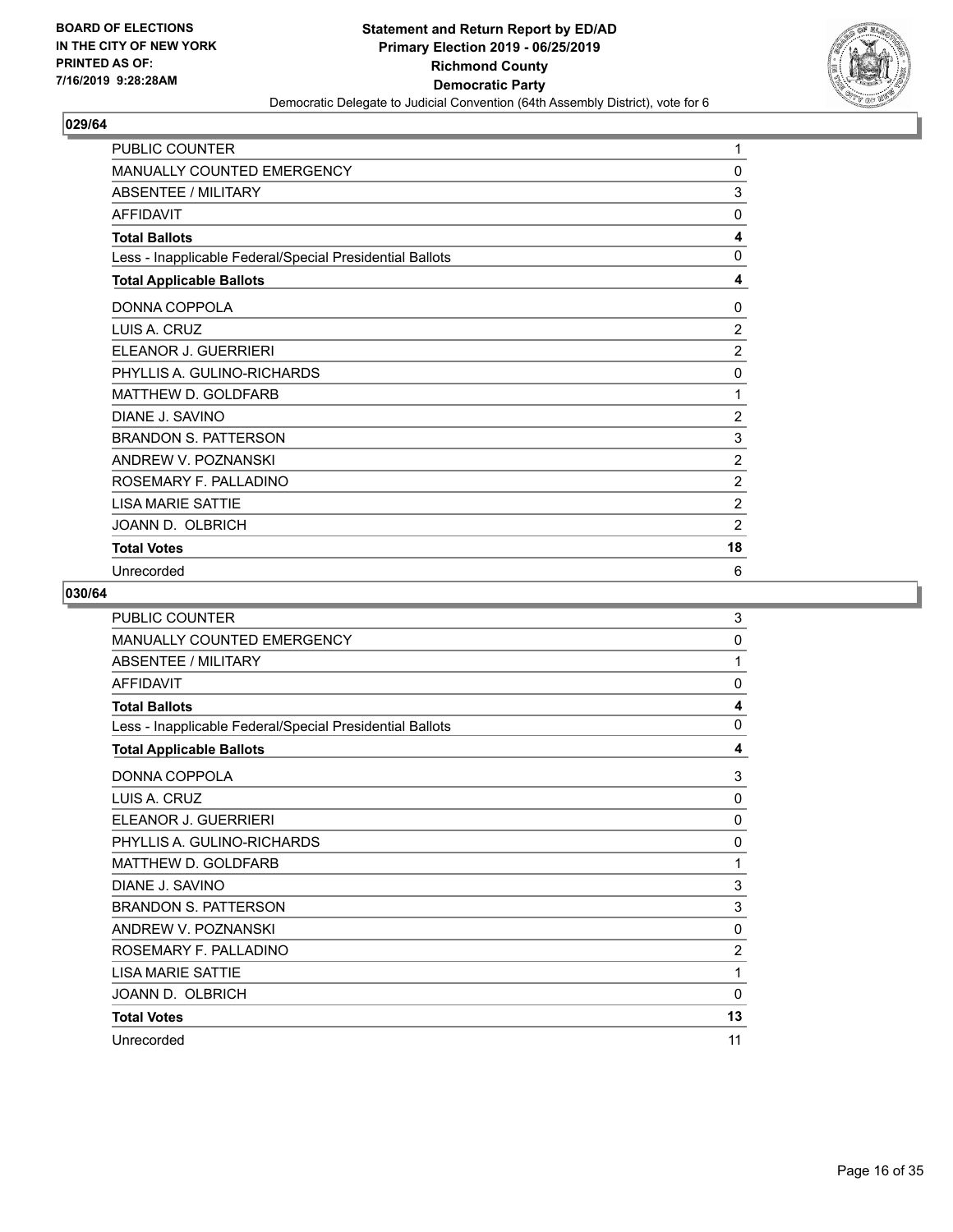

| <b>PUBLIC COUNTER</b>                                    | 3              |
|----------------------------------------------------------|----------------|
| <b>MANUALLY COUNTED EMERGENCY</b>                        | 0              |
| <b>ABSENTEE / MILITARY</b>                               | 1              |
| <b>AFFIDAVIT</b>                                         | 0              |
| <b>Total Ballots</b>                                     | 4              |
| Less - Inapplicable Federal/Special Presidential Ballots | $\mathbf{0}$   |
| <b>Total Applicable Ballots</b>                          | 4              |
| DONNA COPPOLA                                            | 4              |
| LUIS A. CRUZ                                             | $\overline{2}$ |
| ELEANOR J. GUERRIERI                                     | 3              |
| PHYLLIS A. GULINO-RICHARDS                               | 1              |
| MATTHEW D. GOLDFARB                                      | 1              |
| DIANE J. SAVINO                                          | 4              |
| <b>BRANDON S. PATTERSON</b>                              | 3              |
| ANDREW V. POZNANSKI                                      | 1              |
| ROSEMARY F. PALLADINO                                    | $\overline{2}$ |
| <b>LISA MARIE SATTIE</b>                                 | 1              |
| JOANN D. OLBRICH                                         | $\overline{2}$ |
| <b>Total Votes</b>                                       | 24             |

| PUBLIC COUNTER                                           | 3              |
|----------------------------------------------------------|----------------|
| MANUALLY COUNTED EMERGENCY                               | 0              |
| <b>ABSENTEE / MILITARY</b>                               | $\overline{2}$ |
| <b>AFFIDAVIT</b>                                         | $\mathbf{0}$   |
| <b>Total Ballots</b>                                     | 5              |
| Less - Inapplicable Federal/Special Presidential Ballots | 0              |
| <b>Total Applicable Ballots</b>                          | 5              |
| DONNA COPPOLA                                            | $\overline{2}$ |
| LUIS A. CRUZ                                             | 1              |
| ELEANOR J. GUERRIERI                                     | 1              |
| PHYLLIS A. GULINO-RICHARDS                               | $\overline{c}$ |
| MATTHEW D. GOLDFARB                                      | 1              |
| DIANE J. SAVINO                                          | 3              |
| <b>BRANDON S. PATTERSON</b>                              | 3              |
| ANDREW V. POZNANSKI                                      | $\overline{2}$ |
| ROSEMARY F. PALLADINO                                    | $\overline{2}$ |
| <b>LISA MARIE SATTIE</b>                                 | 3              |
| JOANN D. OLBRICH                                         | $\overline{2}$ |
| <b>Total Votes</b>                                       | 22             |
| Unrecorded                                               | 8              |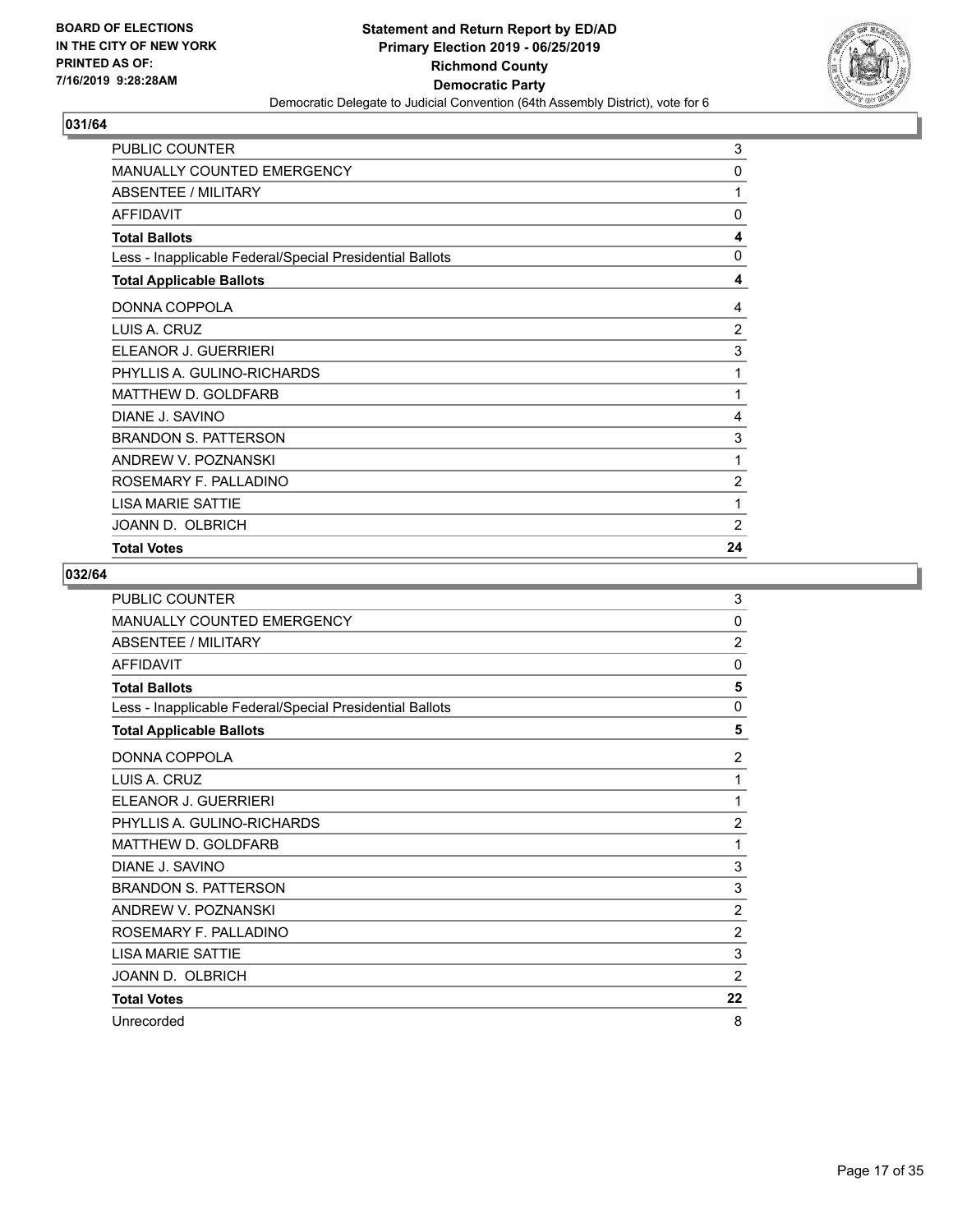

| PUBLIC COUNTER                                           | 3              |
|----------------------------------------------------------|----------------|
| MANUALLY COUNTED EMERGENCY                               | 0              |
| ABSENTEE / MILITARY                                      | 0              |
| <b>AFFIDAVIT</b>                                         | 0              |
| <b>Total Ballots</b>                                     | 3              |
| Less - Inapplicable Federal/Special Presidential Ballots | $\mathbf 0$    |
| <b>Total Applicable Ballots</b>                          | 3              |
| DONNA COPPOLA                                            | 3              |
| LUIS A. CRUZ                                             | $\overline{2}$ |
| ELEANOR J. GUERRIERI                                     | $\overline{c}$ |
| PHYLLIS A. GULINO-RICHARDS                               | 1              |
| MATTHEW D. GOLDFARB                                      | 1              |
| DIANE J. SAVINO                                          | $\overline{2}$ |
| <b>BRANDON S. PATTERSON</b>                              | 0              |
| ANDREW V. POZNANSKI                                      | 1              |
| ROSEMARY F. PALLADINO                                    | $\overline{2}$ |
| <b>LISA MARIE SATTIE</b>                                 | 1              |
| JOANN D. OLBRICH                                         | 0              |
| <b>Total Votes</b>                                       | 15             |
| Unrecorded                                               | 3              |

| PUBLIC COUNTER                                           | 2        |
|----------------------------------------------------------|----------|
| <b>MANUALLY COUNTED EMERGENCY</b>                        | 0        |
| ABSENTEE / MILITARY                                      | 10       |
| <b>AFFIDAVIT</b>                                         | $\Omega$ |
| <b>Total Ballots</b>                                     | 12       |
| Less - Inapplicable Federal/Special Presidential Ballots | $\Omega$ |
| <b>Total Applicable Ballots</b>                          | 12       |
| DONNA COPPOLA                                            | 8        |
| LUIS A. CRUZ                                             | 6        |
| ELEANOR J. GUERRIERI                                     | 5        |
| PHYLLIS A. GULINO-RICHARDS                               | 6        |
| <b>MATTHEW D. GOLDFARB</b>                               | 3        |
| DIANE J. SAVINO                                          | 8        |
| <b>BRANDON S. PATTERSON</b>                              | 2        |
| ANDREW V. POZNANSKI                                      | 2        |
| ROSEMARY F. PALLADINO                                    | 6        |
| <b>LISA MARIE SATTIE</b>                                 | 3        |
| JOANN D. OLBRICH                                         | 1        |
| <b>Total Votes</b>                                       | 50       |
| Unrecorded                                               | 22       |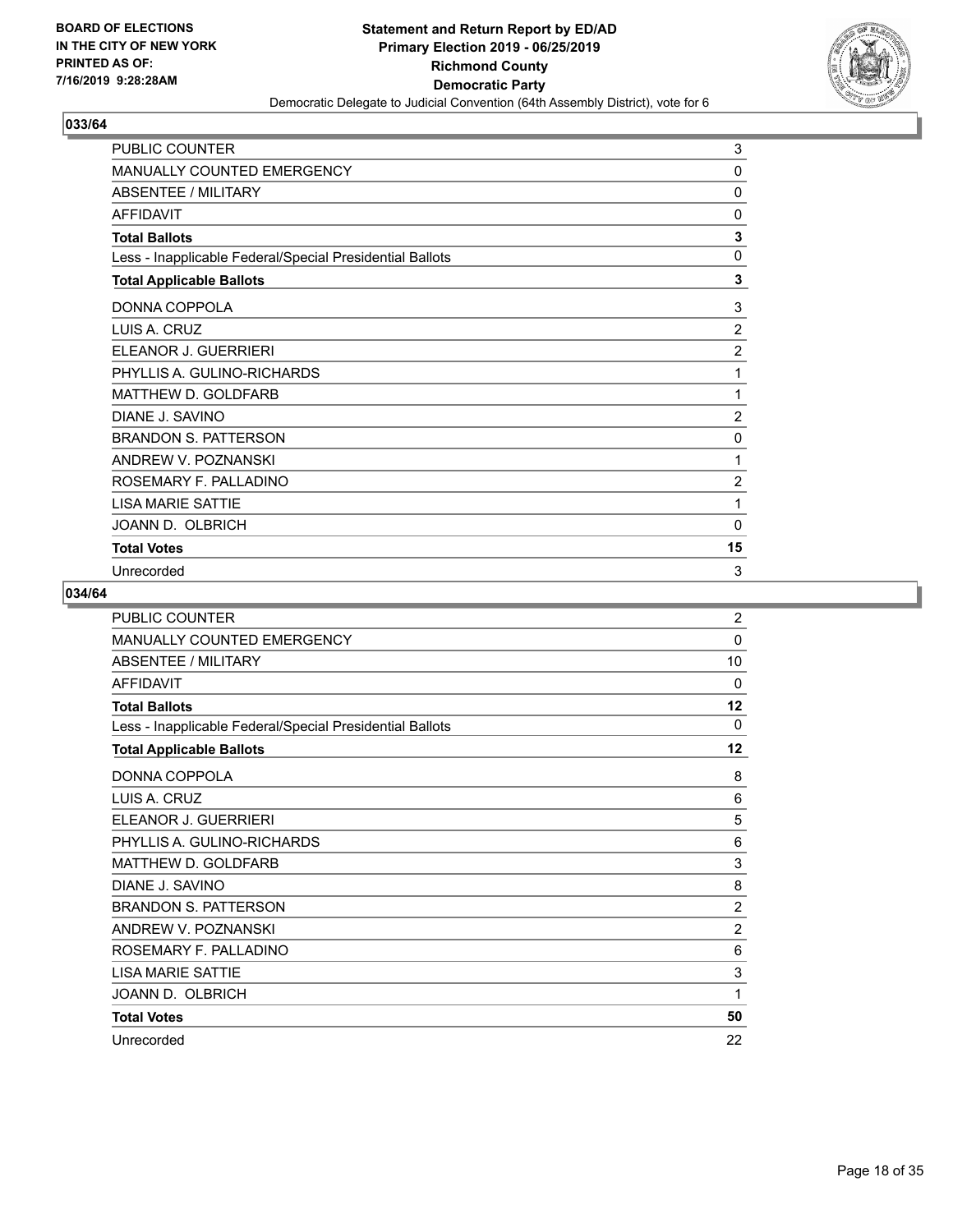

| PUBLIC COUNTER                                           | 4              |
|----------------------------------------------------------|----------------|
| MANUALLY COUNTED EMERGENCY                               | 0              |
| ABSENTEE / MILITARY                                      | $\overline{2}$ |
| <b>AFFIDAVIT</b>                                         | $\mathbf{0}$   |
| <b>Total Ballots</b>                                     | 6              |
| Less - Inapplicable Federal/Special Presidential Ballots | $\mathbf 0$    |
| <b>Total Applicable Ballots</b>                          | 6              |
| DONNA COPPOLA                                            | 4              |
| LUIS A. CRUZ                                             | 3              |
| ELEANOR J. GUERRIERI                                     | 3              |
| PHYLLIS A. GULINO-RICHARDS                               | 4              |
| MATTHEW D. GOLDFARB                                      | 3              |
| DIANE J. SAVINO                                          | 5              |
| <b>BRANDON S. PATTERSON</b>                              | 1              |
| ANDREW V. POZNANSKI                                      | 1              |
| ROSEMARY F. PALLADINO                                    | 5              |
| <b>LISA MARIE SATTIE</b>                                 | $\overline{2}$ |
| JOANN D. OLBRICH                                         | 4              |
| <b>Total Votes</b>                                       | 35             |
| Unrecorded                                               | 1              |

| PUBLIC COUNTER                                           | 3              |
|----------------------------------------------------------|----------------|
| MANUALLY COUNTED EMERGENCY                               | 0              |
| <b>ABSENTEE / MILITARY</b>                               | $\overline{2}$ |
| <b>AFFIDAVIT</b>                                         | $\Omega$       |
| <b>Total Ballots</b>                                     | 5              |
| Less - Inapplicable Federal/Special Presidential Ballots | $\mathbf 0$    |
| <b>Total Applicable Ballots</b>                          | 5              |
| DONNA COPPOLA                                            | 3              |
| LUIS A. CRUZ                                             | 4              |
| ELEANOR J. GUERRIERI                                     | 3              |
| PHYLLIS A. GULINO-RICHARDS                               | 3              |
| MATTHEW D. GOLDFARB                                      | 3              |
| DIANE J. SAVINO                                          | 3              |
| <b>BRANDON S. PATTERSON</b>                              | 3              |
| ANDREW V. POZNANSKI                                      | 1              |
| ROSEMARY F. PALLADINO                                    | 3              |
| <b>LISA MARIE SATTIE</b>                                 | 0              |
| JOANN D. OLBRICH                                         | 1              |
| <b>Total Votes</b>                                       | 27             |
| Unrecorded                                               | 3              |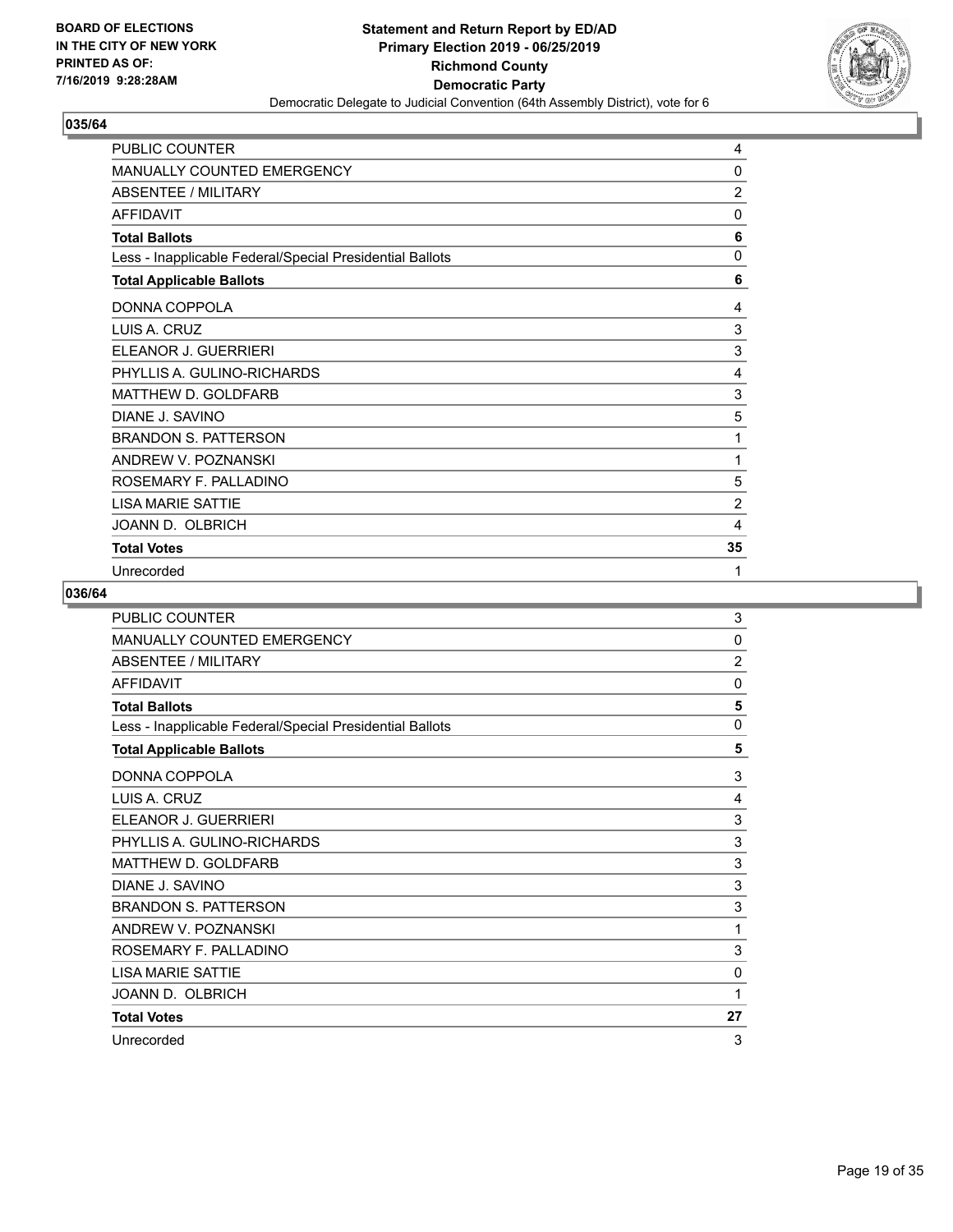

| PUBLIC COUNTER                                           | $\mathbf 0$ |
|----------------------------------------------------------|-------------|
| MANUALLY COUNTED EMERGENCY                               | 0           |
| ABSENTEE / MILITARY                                      | 1           |
| <b>AFFIDAVIT</b>                                         | 0           |
| <b>Total Ballots</b>                                     | 1           |
| Less - Inapplicable Federal/Special Presidential Ballots | 0           |
| <b>Total Applicable Ballots</b>                          | 1           |
| DONNA COPPOLA                                            | 0           |
| LUIS A. CRUZ                                             | 1           |
| ELEANOR J. GUERRIERI                                     | 1           |
| PHYLLIS A. GULINO-RICHARDS                               | 1           |
| MATTHEW D. GOLDFARB                                      | 0           |
| DIANE J. SAVINO                                          | 1           |
| <b>BRANDON S. PATTERSON</b>                              | 1           |
| ANDREW V. POZNANSKI                                      | 0           |
| ROSEMARY F. PALLADINO                                    | 0           |
| <b>LISA MARIE SATTIE</b>                                 | 0           |
| JOANN D. OLBRICH                                         | 1           |
| <b>Total Votes</b>                                       | 6           |

| <b>PUBLIC COUNTER</b>                                    | 9              |
|----------------------------------------------------------|----------------|
| <b>MANUALLY COUNTED EMERGENCY</b>                        | $\mathbf{0}$   |
| <b>ABSENTEE / MILITARY</b>                               | 3              |
| <b>AFFIDAVIT</b>                                         | $\mathbf{0}$   |
| <b>Total Ballots</b>                                     | 12             |
| Less - Inapplicable Federal/Special Presidential Ballots | $\Omega$       |
| <b>Total Applicable Ballots</b>                          | 12             |
| DONNA COPPOLA                                            | 7              |
| <b>I UIS A. CRUZ</b>                                     | 6              |
| ELEANOR J. GUERRIERI                                     | 3              |
| PHYLLIS A. GULINO-RICHARDS                               | 6              |
| MATTHEW D. GOLDFARB                                      | $\overline{c}$ |
| DIANE J. SAVINO                                          | 6              |
| <b>BRANDON S. PATTERSON</b>                              | 4              |
| ANDREW V. POZNANSKI                                      | 3              |
| ROSEMARY F. PALLADINO                                    | 6              |
| <b>I ISA MARIF SATTIF</b>                                | 5              |
| JOANN D. OLBRICH                                         | 3              |
| BERNIE SANDERS (WRITE-IN)                                | 1              |
| <b>Total Votes</b>                                       | 52             |
| Unrecorded                                               | 20             |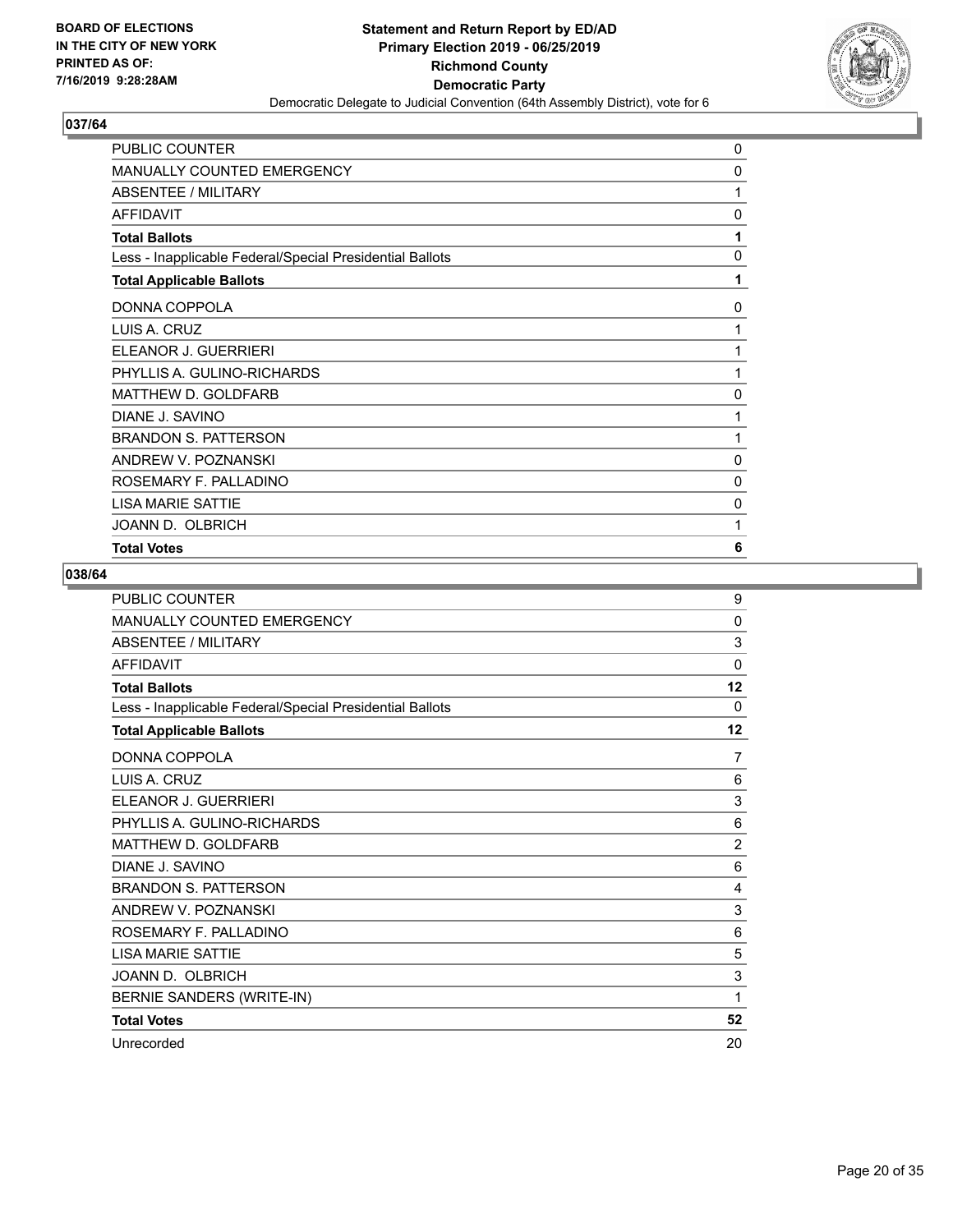

| <b>PUBLIC COUNTER</b>                                    | 3            |
|----------------------------------------------------------|--------------|
| MANUALLY COUNTED EMERGENCY                               | 0            |
| ABSENTEE / MILITARY                                      | 3            |
| <b>AFFIDAVIT</b>                                         | $\mathbf{0}$ |
| <b>Total Ballots</b>                                     | 6            |
| Less - Inapplicable Federal/Special Presidential Ballots | 0            |
| <b>Total Applicable Ballots</b>                          | 6            |
| DONNA COPPOLA                                            | 2            |
| LUIS A. CRUZ                                             | 1            |
| ELEANOR J. GUERRIERI                                     | 1            |
| PHYLLIS A. GULINO-RICHARDS                               | 1            |
| MATTHEW D. GOLDFARB                                      | 0            |
| DIANE J. SAVINO                                          | 5            |
| <b>BRANDON S. PATTERSON</b>                              | 4            |
| ANDREW V. POZNANSKI                                      | 2            |
| ROSEMARY F. PALLADINO                                    | 3            |
| <b>LISA MARIE SATTIE</b>                                 | 3            |
| JOANN D. OLBRICH                                         | 4            |
| <b>Total Votes</b>                                       | 26           |
| Unrecorded                                               | 10           |

| <b>PUBLIC COUNTER</b>                                    | 14             |
|----------------------------------------------------------|----------------|
| MANUALLY COUNTED EMERGENCY                               | 0              |
| <b>ABSENTEE / MILITARY</b>                               | 4              |
| <b>AFFIDAVIT</b>                                         | $\mathbf{0}$   |
| <b>Total Ballots</b>                                     | 18             |
| Less - Inapplicable Federal/Special Presidential Ballots | $\Omega$       |
| <b>Total Applicable Ballots</b>                          | 18             |
| DONNA COPPOLA                                            | 7              |
| LUIS A. CRUZ                                             | 8              |
| ELEANOR J. GUERRIERI                                     | 6              |
| PHYLLIS A. GULINO-RICHARDS                               | $\overline{2}$ |
| <b>MATTHEW D. GOLDFARB</b>                               | 5              |
| DIANE J. SAVINO                                          | 15             |
| <b>BRANDON S. PATTERSON</b>                              | $\overline{2}$ |
| ANDREW V. POZNANSKI                                      | 1              |
| ROSEMARY F. PALLADINO                                    | 5              |
| <b>LISA MARIE SATTIE</b>                                 | 6              |
| JOANN D. OLBRICH                                         | $\overline{2}$ |
| <b>Total Votes</b>                                       | 59             |
| Unrecorded                                               | 49             |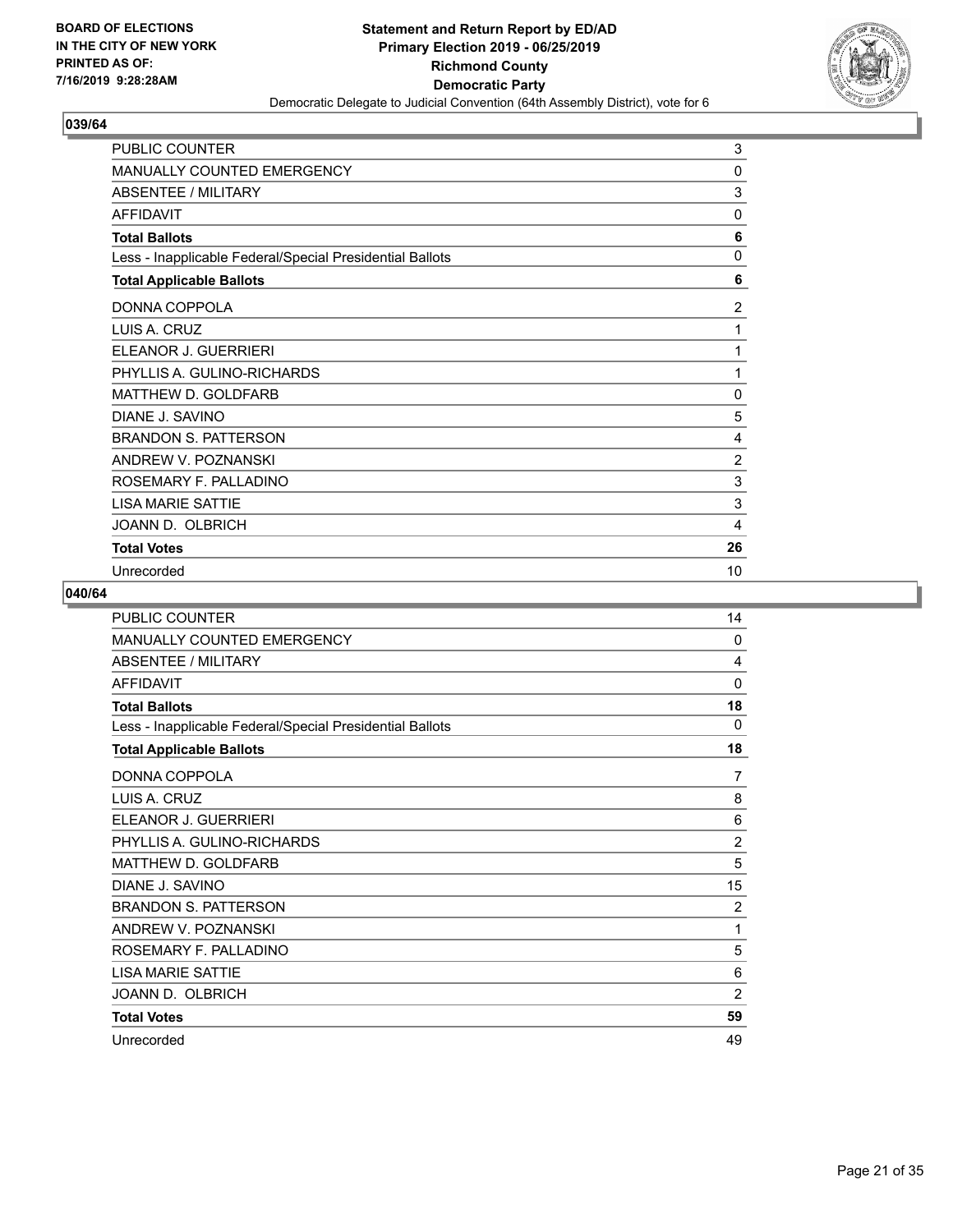

| <b>PUBLIC COUNTER</b>                                    | 4              |
|----------------------------------------------------------|----------------|
| <b>MANUALLY COUNTED EMERGENCY</b>                        | 0              |
| ABSENTEE / MILITARY                                      | 0              |
| <b>AFFIDAVIT</b>                                         | $\mathbf{0}$   |
| <b>Total Ballots</b>                                     | 4              |
| Less - Inapplicable Federal/Special Presidential Ballots | $\Omega$       |
| <b>Total Applicable Ballots</b>                          | 4              |
| DONNA COPPOLA                                            | 1              |
| LUIS A. CRUZ                                             | 3              |
| ELEANOR J. GUERRIERI                                     | 1              |
| PHYLLIS A. GULINO-RICHARDS                               | 1              |
| MATTHEW D. GOLDFARB                                      | 4              |
| DIANE J. SAVINO                                          | 4              |
| <b>BRANDON S. PATTERSON</b>                              | $\overline{2}$ |
| ANDREW V. POZNANSKI                                      | 1              |
| ROSEMARY F. PALLADINO                                    | 2              |
| <b>I ISA MARIF SATTIF</b>                                | 3              |
| JOANN D. OLBRICH                                         | 0              |
| <b>Total Votes</b>                                       | 22             |
| Unrecorded                                               | $\overline{2}$ |

| PUBLIC COUNTER                                           | 6              |
|----------------------------------------------------------|----------------|
| <b>MANUALLY COUNTED EMERGENCY</b>                        | 0              |
| ABSENTEE / MILITARY                                      | 0              |
| <b>AFFIDAVIT</b>                                         | $\mathbf{0}$   |
| <b>Total Ballots</b>                                     | 6              |
| Less - Inapplicable Federal/Special Presidential Ballots | $\mathbf{0}$   |
| <b>Total Applicable Ballots</b>                          | 6              |
| DONNA COPPOLA                                            | 2              |
| LUIS A. CRUZ                                             | $\Omega$       |
| ELEANOR J. GUERRIERI                                     | 3              |
| PHYLLIS A. GULINO-RICHARDS                               | 3              |
| MATTHEW D. GOLDFARB                                      | $\overline{2}$ |
| DIANE J. SAVINO                                          | 6              |
| <b>BRANDON S. PATTERSON</b>                              | 5              |
| ANDREW V. POZNANSKI                                      | $\overline{2}$ |
| ROSEMARY F. PALLADINO                                    | 3              |
| <b>LISA MARIE SATTIE</b>                                 | 3              |
| JOANN D. OLBRICH                                         | $\overline{2}$ |
| <b>Total Votes</b>                                       | 31             |
| Unrecorded                                               | 5              |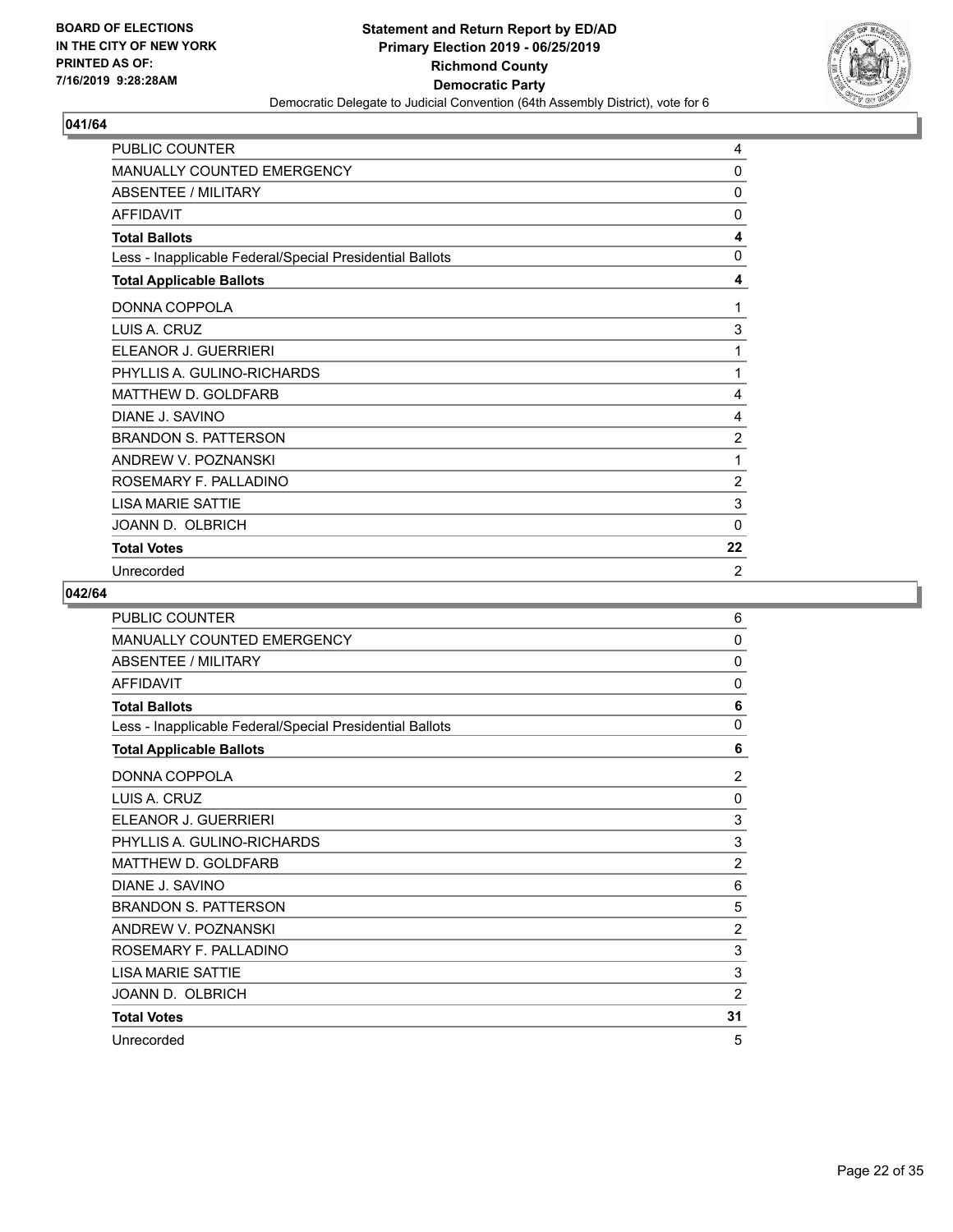

| <b>PUBLIC COUNTER</b>                                    | $\overline{2}$ |
|----------------------------------------------------------|----------------|
| MANUALLY COUNTED EMERGENCY                               | 0              |
| <b>ABSENTEE / MILITARY</b>                               | $\mathbf{0}$   |
| <b>AFFIDAVIT</b>                                         | $\mathbf{0}$   |
| <b>Total Ballots</b>                                     | $\mathbf{2}$   |
| Less - Inapplicable Federal/Special Presidential Ballots | 0              |
| <b>Total Applicable Ballots</b>                          | $\overline{2}$ |
| DONNA COPPOLA                                            | 0              |
| LUIS A. CRUZ                                             | 1              |
| ELEANOR J. GUERRIERI                                     | 0              |
| PHYLLIS A. GULINO-RICHARDS                               | 0              |
| <b>MATTHEW D. GOLDFARB</b>                               | 0              |
| DIANE J. SAVINO                                          | $\overline{2}$ |
| <b>BRANDON S. PATTERSON</b>                              | 1              |
| ANDREW V. POZNANSKI                                      | 1              |
| ROSEMARY F. PALLADINO                                    | 1              |
| <b>LISA MARIE SATTIE</b>                                 | 1              |
| JOANN D. OLBRICH                                         | 1              |
| <b>Total Votes</b>                                       | 8              |
| Unrecorded                                               | 4              |

| PUBLIC COUNTER                                           | 7              |
|----------------------------------------------------------|----------------|
| MANUALLY COUNTED EMERGENCY                               | 0              |
| <b>ABSENTEE / MILITARY</b>                               | $\overline{2}$ |
| <b>AFFIDAVIT</b>                                         | $\Omega$       |
| <b>Total Ballots</b>                                     | 9              |
| Less - Inapplicable Federal/Special Presidential Ballots | 0              |
| <b>Total Applicable Ballots</b>                          | 9              |
| DONNA COPPOLA                                            | 5              |
| LUIS A. CRUZ                                             | $\overline{2}$ |
| ELEANOR J. GUERRIERI                                     | 3              |
| PHYLLIS A. GULINO-RICHARDS                               | 1              |
| MATTHEW D. GOLDFARB                                      | 3              |
| DIANE J. SAVINO                                          | 5              |
| <b>BRANDON S. PATTERSON</b>                              | 0              |
| ANDREW V. POZNANSKI                                      | 2              |
| ROSEMARY F. PALLADINO                                    | 3              |
| <b>LISA MARIE SATTIE</b>                                 | 5              |
| JOANN D. OLBRICH                                         | $\overline{2}$ |
| <b>Total Votes</b>                                       | 31             |
| Unrecorded                                               | 23             |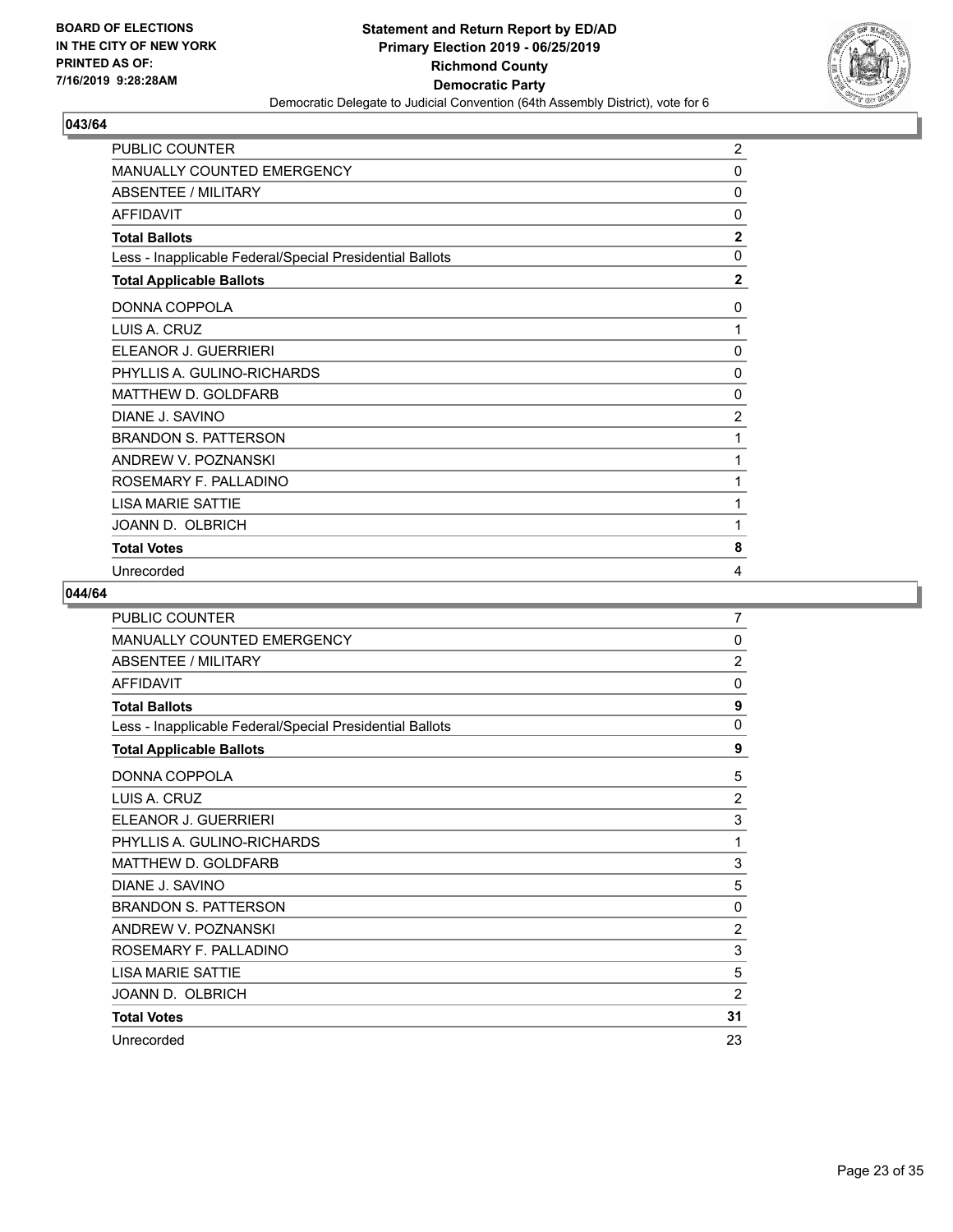

| <b>PUBLIC COUNTER</b>                                    | 6        |
|----------------------------------------------------------|----------|
| <b>MANUALLY COUNTED EMERGENCY</b>                        | 0        |
| <b>ABSENTEE / MILITARY</b>                               | 4        |
| <b>AFFIDAVIT</b>                                         | $\Omega$ |
| <b>Total Ballots</b>                                     | 10       |
| Less - Inapplicable Federal/Special Presidential Ballots | $\Omega$ |
| <b>Total Applicable Ballots</b>                          | 10       |
| DONNA COPPOLA                                            | 3        |
| LUIS A. CRUZ                                             | 2        |
| ELEANOR J. GUERRIERI                                     | 4        |
| PHYLLIS A. GULINO-RICHARDS                               | 3        |
| MATTHEW D. GOLDFARB                                      | 3        |
| DIANE J. SAVINO                                          | 10       |
| <b>BRANDON S. PATTERSON</b>                              | 4        |
| ANDREW V. POZNANSKI                                      | 4        |
| ROSEMARY F. PALLADINO                                    | 4        |
| <b>I ISA MARIF SATTIF</b>                                | 3        |
| JOANN D. OLBRICH                                         | 3        |
| <b>Total Votes</b>                                       | 43       |
| Unrecorded                                               | 17       |

| PUBLIC COUNTER                                           | 3              |
|----------------------------------------------------------|----------------|
| MANUALLY COUNTED EMERGENCY                               | 0              |
| ABSENTEE / MILITARY                                      | $\overline{2}$ |
| <b>AFFIDAVIT</b>                                         | $\mathbf{0}$   |
| <b>Total Ballots</b>                                     | 5              |
| Less - Inapplicable Federal/Special Presidential Ballots | $\mathbf 0$    |
| <b>Total Applicable Ballots</b>                          | 5              |
| DONNA COPPOLA                                            | $\overline{2}$ |
| LUIS A. CRUZ                                             | $\mathbf{0}$   |
| ELEANOR J. GUERRIERI                                     | $\overline{2}$ |
| PHYLLIS A. GULINO-RICHARDS                               | $\overline{2}$ |
| MATTHEW D. GOLDFARB                                      | $\mathbf{0}$   |
| DIANE J. SAVINO                                          | 5              |
| <b>BRANDON S. PATTERSON</b>                              | 3              |
| ANDREW V. POZNANSKI                                      | $\overline{2}$ |
| ROSEMARY F. PALLADINO                                    | 4              |
| <b>LISA MARIE SATTIE</b>                                 | 2              |
| JOANN D. OLBRICH                                         | 4              |
| <b>Total Votes</b>                                       | 26             |
| Unrecorded                                               | 4              |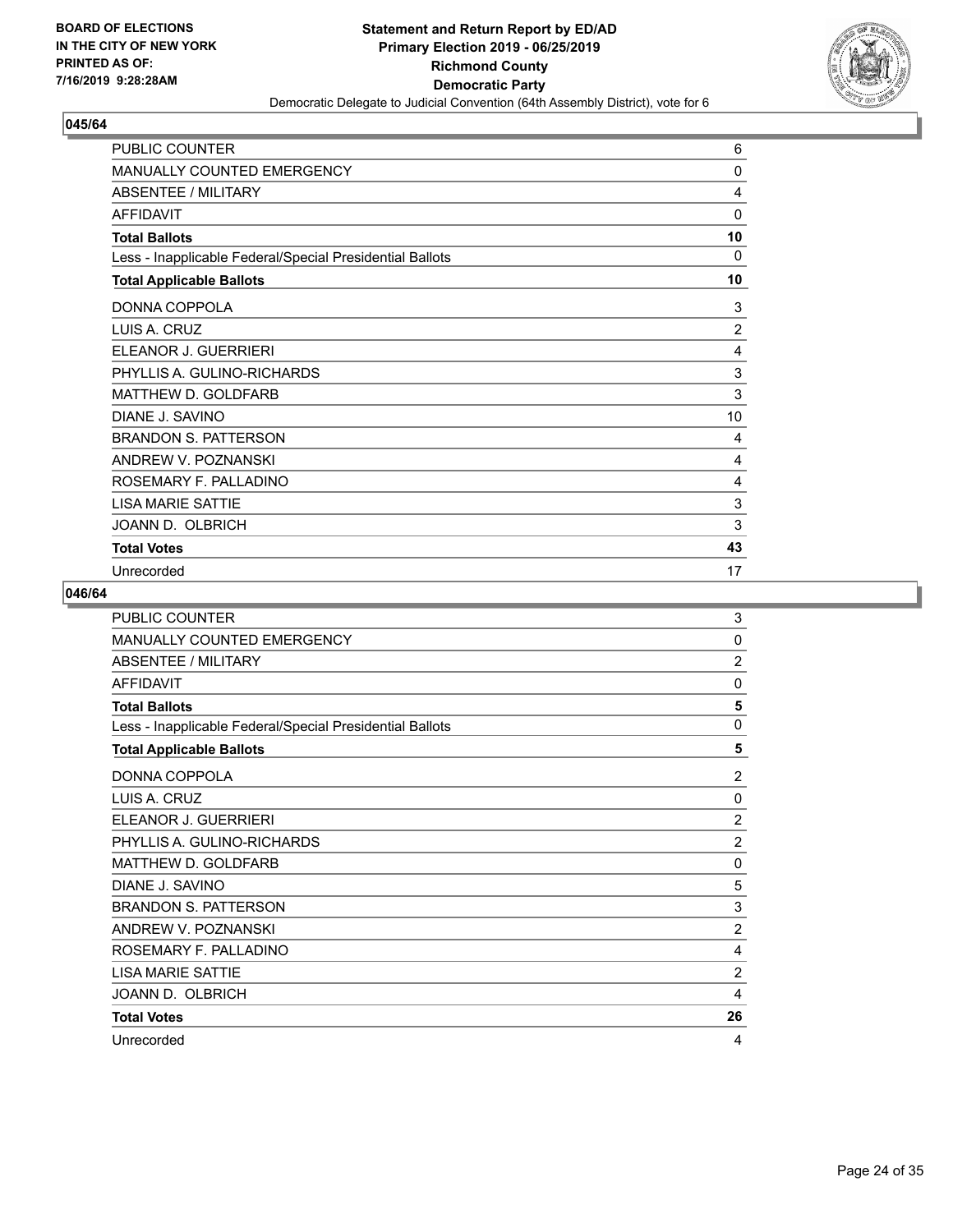

| <b>PUBLIC COUNTER</b>                                    | 10             |
|----------------------------------------------------------|----------------|
| <b>MANUALLY COUNTED EMERGENCY</b>                        | 0              |
| <b>ABSENTEE / MILITARY</b>                               | $\overline{2}$ |
| <b>AFFIDAVIT</b>                                         | 0              |
| <b>Total Ballots</b>                                     | 12             |
| Less - Inapplicable Federal/Special Presidential Ballots | 0              |
| <b>Total Applicable Ballots</b>                          | 12             |
| DONNA COPPOLA                                            | 6              |
| LUIS A. CRUZ                                             | $\overline{2}$ |
| FI FANOR J. GUFRRIFRI                                    | 5              |
| PHYLLIS A. GULINO-RICHARDS                               | $\overline{c}$ |
| <b>MATTHEW D. GOLDFARB</b>                               | 8              |
| DIANE J. SAVINO                                          | 11             |
| <b>BRANDON S. PATTERSON</b>                              | 5              |
| ANDREW V. POZNANSKI                                      | 3              |
| ROSEMARY F. PALLADINO                                    | $\overline{7}$ |
| <b>LISA MARIE SATTIE</b>                                 | 6              |
| JOANN D. OLBRICH                                         | 5              |
| MARK CASNER (WRITE-IN)                                   | 1              |
| <b>Total Votes</b>                                       | 61             |
| Unrecorded                                               | 11             |

| PUBLIC COUNTER                                           | 5              |
|----------------------------------------------------------|----------------|
| <b>MANUALLY COUNTED EMERGENCY</b>                        | 0              |
| ABSENTEE / MILITARY                                      | $\overline{2}$ |
| <b>AFFIDAVIT</b>                                         | 0              |
| <b>Total Ballots</b>                                     | 7              |
| Less - Inapplicable Federal/Special Presidential Ballots | 0              |
| <b>Total Applicable Ballots</b>                          | $\overline{7}$ |
| DONNA COPPOLA                                            | 3              |
| LUIS A. CRUZ                                             | 1              |
| ELEANOR J. GUERRIERI                                     | 3              |
| PHYLLIS A. GULINO-RICHARDS                               | $\overline{2}$ |
| <b>MATTHEW D. GOLDFARB</b>                               | 1              |
| DIANE J. SAVINO                                          | 5              |
| <b>BRANDON S. PATTERSON</b>                              | 6              |
| ANDREW V. POZNANSKI                                      | 5              |
| ROSEMARY F. PALLADINO                                    | 7              |
| <b>LISA MARIE SATTIE</b>                                 | 4              |
| JOANN D. OLBRICH                                         | 3              |
| <b>Total Votes</b>                                       | 40             |
| Unrecorded                                               | 2              |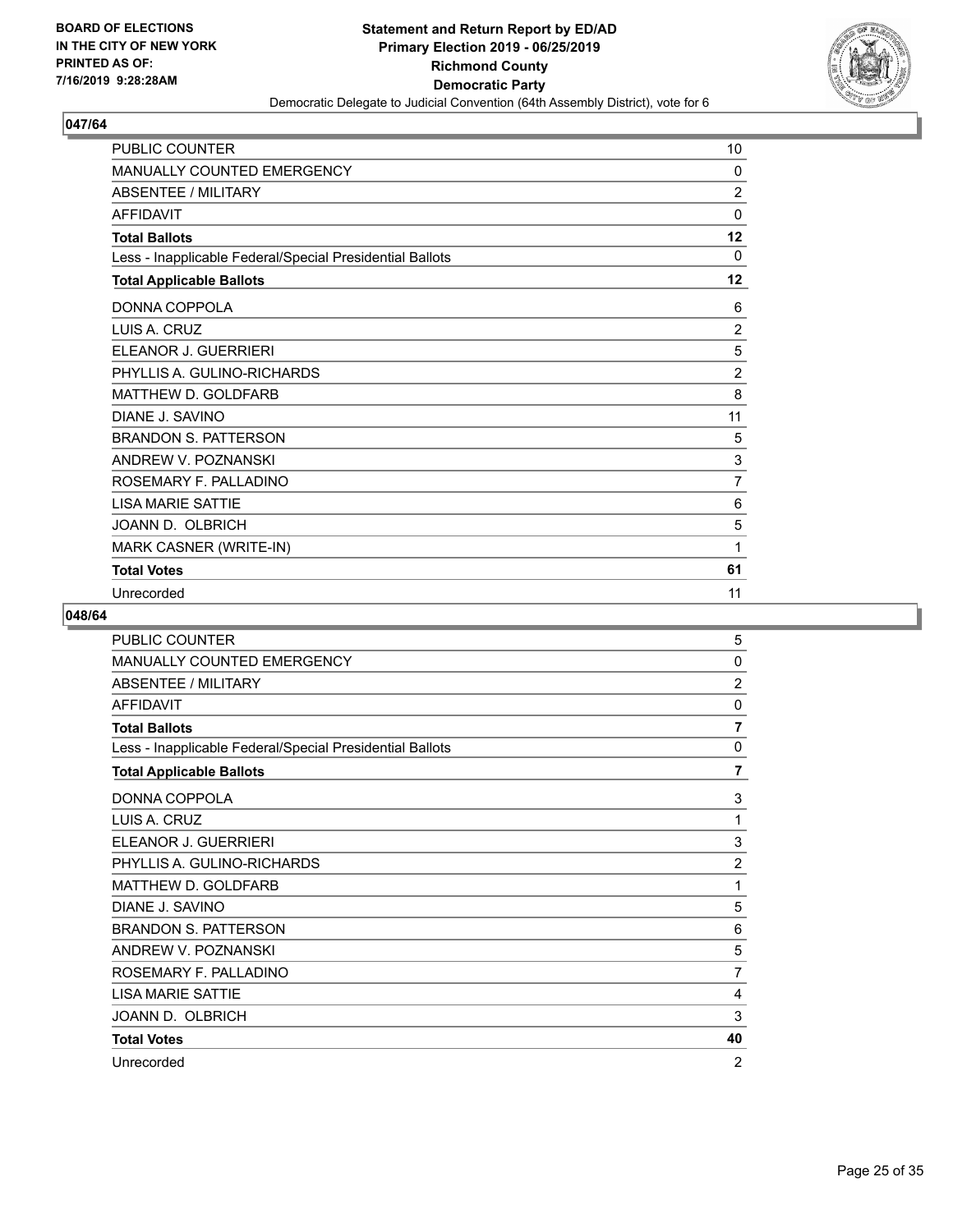

| <b>PUBLIC COUNTER</b>                                    | 35           |
|----------------------------------------------------------|--------------|
| MANUALLY COUNTED EMERGENCY                               | 0            |
| ABSENTEE / MILITARY                                      | 8            |
| <b>AFFIDAVIT</b>                                         | $\mathbf{0}$ |
| <b>Total Ballots</b>                                     | 43           |
| Less - Inapplicable Federal/Special Presidential Ballots | 0            |
| <b>Total Applicable Ballots</b>                          | 43           |
| DONNA COPPOLA                                            | 15           |
| LUIS A. CRUZ                                             | 15           |
| FI FANOR J. GUFRRIFRI                                    | 11           |
| PHYLLIS A. GULINO-RICHARDS                               | 10           |
| MATTHEW D. GOLDFARB                                      | 10           |
| DIANE J. SAVINO                                          | 32           |
| <b>BRANDON S. PATTERSON</b>                              | 19           |
| ANDREW V. POZNANSKI                                      | 12           |
| ROSEMARY F. PALLADINO                                    | 18           |
| LISA MARIE SATTIE                                        | 15           |
| JOANN D. OLBRICH                                         | 16           |
| <b>Total Votes</b>                                       | 173          |
| Unrecorded                                               | 85           |

| <b>PUBLIC COUNTER</b>                                    | 6              |
|----------------------------------------------------------|----------------|
| <b>MANUALLY COUNTED EMERGENCY</b>                        | $\mathbf{0}$   |
| ABSENTEE / MILITARY                                      | 1              |
| <b>AFFIDAVIT</b>                                         | $\mathbf{0}$   |
| <b>Total Ballots</b>                                     | 7              |
| Less - Inapplicable Federal/Special Presidential Ballots | 0              |
| <b>Total Applicable Ballots</b>                          | 7              |
| DONNA COPPOLA                                            | 7              |
| LUIS A. CRUZ                                             | 1              |
| ELEANOR J. GUERRIERI                                     | 4              |
| PHYLLIS A. GULINO-RICHARDS                               | 3              |
| <b>MATTHEW D. GOLDFARB</b>                               | 1              |
| DIANE J. SAVINO                                          | 5              |
| <b>BRANDON S. PATTERSON</b>                              | $\overline{2}$ |
| ANDREW V. POZNANSKI                                      | 3              |
| ROSEMARY F. PALLADINO                                    | 4              |
| <b>LISA MARIE SATTIE</b>                                 | 3              |
| JOANN D. OLBRICH                                         | 4              |
| <b>Total Votes</b>                                       | 37             |
| Unrecorded                                               | 5              |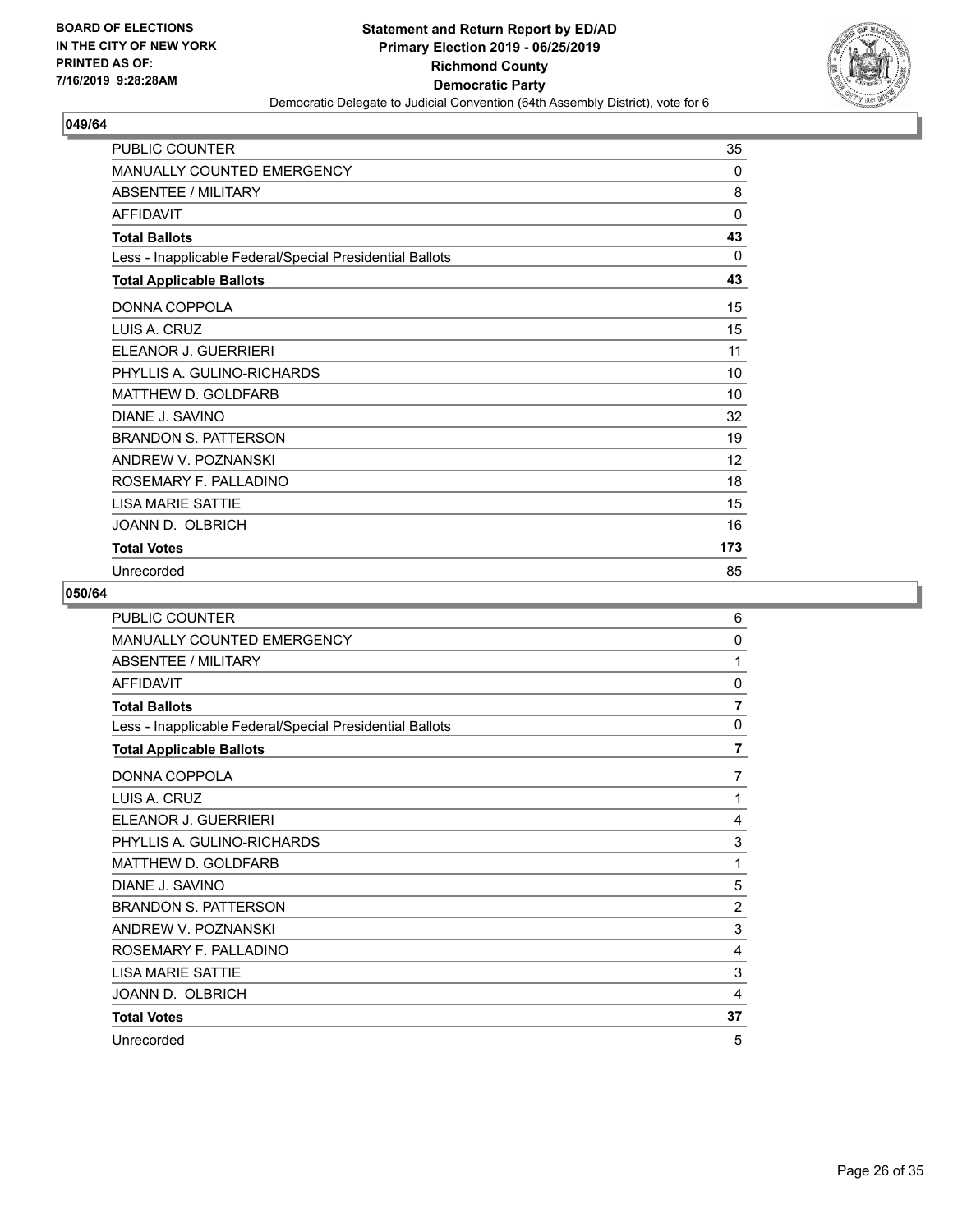

| PUBLIC COUNTER                                           | 6              |
|----------------------------------------------------------|----------------|
| MANUALLY COUNTED EMERGENCY                               | 0              |
| ABSENTEE / MILITARY                                      | 1              |
| <b>AFFIDAVIT</b>                                         | $\mathbf{0}$   |
| <b>Total Ballots</b>                                     | $\overline{7}$ |
| Less - Inapplicable Federal/Special Presidential Ballots | $\mathbf 0$    |
| <b>Total Applicable Ballots</b>                          | $\overline{7}$ |
| DONNA COPPOLA                                            | 4              |
| LUIS A. CRUZ                                             | $\overline{2}$ |
| ELEANOR J. GUERRIERI                                     | 3              |
| PHYLLIS A. GULINO-RICHARDS                               | $\overline{2}$ |
| MATTHEW D. GOLDFARB                                      | 1              |
| DIANE J. SAVINO                                          | 6              |
| <b>BRANDON S. PATTERSON</b>                              | $\overline{2}$ |
| ANDREW V. POZNANSKI                                      | 4              |
| ROSEMARY F. PALLADINO                                    | 5              |
| <b>LISA MARIE SATTIE</b>                                 | 3              |
| JOANN D. OLBRICH                                         | $\overline{2}$ |
| <b>Total Votes</b>                                       | 34             |
| Unrecorded                                               | 8              |

| <b>PUBLIC COUNTER</b>                                    | $\overline{2}$ |
|----------------------------------------------------------|----------------|
| <b>MANUALLY COUNTED EMERGENCY</b>                        | 0              |
| <b>ABSENTEE / MILITARY</b>                               | 0              |
| <b>AFFIDAVIT</b>                                         | 0              |
| <b>Total Ballots</b>                                     | $\overline{2}$ |
| Less - Inapplicable Federal/Special Presidential Ballots | 0              |
| <b>Total Applicable Ballots</b>                          | $\mathbf{2}$   |
| DONNA COPPOLA                                            | $\Omega$       |
| LUIS A. CRUZ                                             | $\overline{2}$ |
| ELEANOR J. GUERRIERI                                     | 0              |
| PHYLLIS A. GULINO-RICHARDS                               | $\overline{2}$ |
| MATTHEW D. GOLDFARB                                      | $\overline{2}$ |
| DIANE J. SAVINO                                          | $\overline{c}$ |
| <b>BRANDON S. PATTERSON</b>                              | 1              |
| ANDREW V. POZNANSKI                                      | 0              |
| ROSEMARY F. PALLADINO                                    | 2              |
| <b>LISA MARIE SATTIE</b>                                 | 0              |
| JOANN D. OLBRICH                                         | 1              |
| <b>Total Votes</b>                                       | 12             |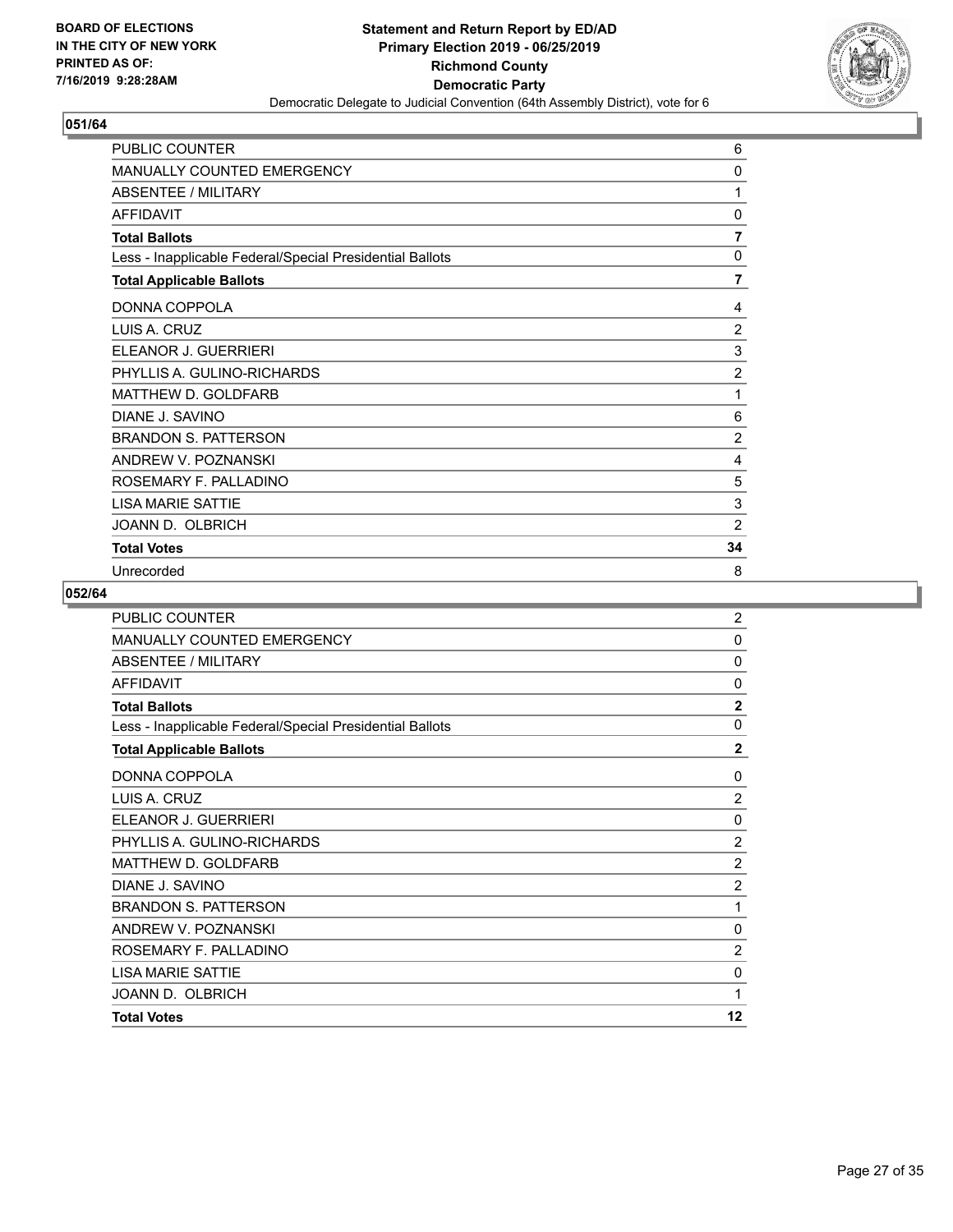

| <b>PUBLIC COUNTER</b>                                    | 8            |
|----------------------------------------------------------|--------------|
| <b>MANUALLY COUNTED EMERGENCY</b>                        | 0            |
| ABSENTEE / MILITARY                                      | 3            |
| <b>AFFIDAVIT</b>                                         | $\mathbf{0}$ |
| <b>Total Ballots</b>                                     | 11           |
| Less - Inapplicable Federal/Special Presidential Ballots | $\Omega$     |
| <b>Total Applicable Ballots</b>                          | 11           |
| DONNA COPPOLA                                            | 4            |
| LUIS A. CRUZ                                             | 5            |
| ELEANOR J. GUERRIERI                                     | 3            |
| PHYLLIS A. GULINO-RICHARDS                               | 4            |
| MATTHEW D. GOLDFARB                                      | 2            |
| DIANE J. SAVINO                                          | 8            |
| <b>BRANDON S. PATTERSON</b>                              | 3            |
| ANDREW V. POZNANSKI                                      | 3            |
| ROSEMARY F. PALLADINO                                    | 6            |
| <b>I ISA MARIF SATTIF</b>                                | 4            |
| JOANN D. OLBRICH                                         | 5            |
| <b>Total Votes</b>                                       | 47           |
| Unrecorded                                               | 19           |

| PUBLIC COUNTER                                           | 6              |
|----------------------------------------------------------|----------------|
| <b>MANUALLY COUNTED EMERGENCY</b>                        | $\mathbf{0}$   |
| <b>ABSENTEE / MILITARY</b>                               | 1              |
| <b>AFFIDAVIT</b>                                         | $\mathbf{0}$   |
| <b>Total Ballots</b>                                     | $\overline{7}$ |
| Less - Inapplicable Federal/Special Presidential Ballots | 0              |
| <b>Total Applicable Ballots</b>                          | $\overline{7}$ |
| DONNA COPPOLA                                            | $\overline{2}$ |
| LUIS A. CRUZ                                             | $\overline{2}$ |
| ELEANOR J. GUERRIERI                                     | $\overline{2}$ |
| PHYLLIS A. GULINO-RICHARDS                               | 4              |
| MATTHEW D. GOLDFARB                                      | $\overline{2}$ |
| DIANE J. SAVINO                                          | 5              |
| <b>BRANDON S. PATTERSON</b>                              | 3              |
| ANDREW V. POZNANSKI                                      | 4              |
| ROSEMARY F. PALLADINO                                    | 5              |
| <b>LISA MARIE SATTIE</b>                                 | 5              |
| JOANN D. OLBRICH                                         | $\overline{2}$ |
| <b>Total Votes</b>                                       | 36             |
| Unrecorded                                               | 6              |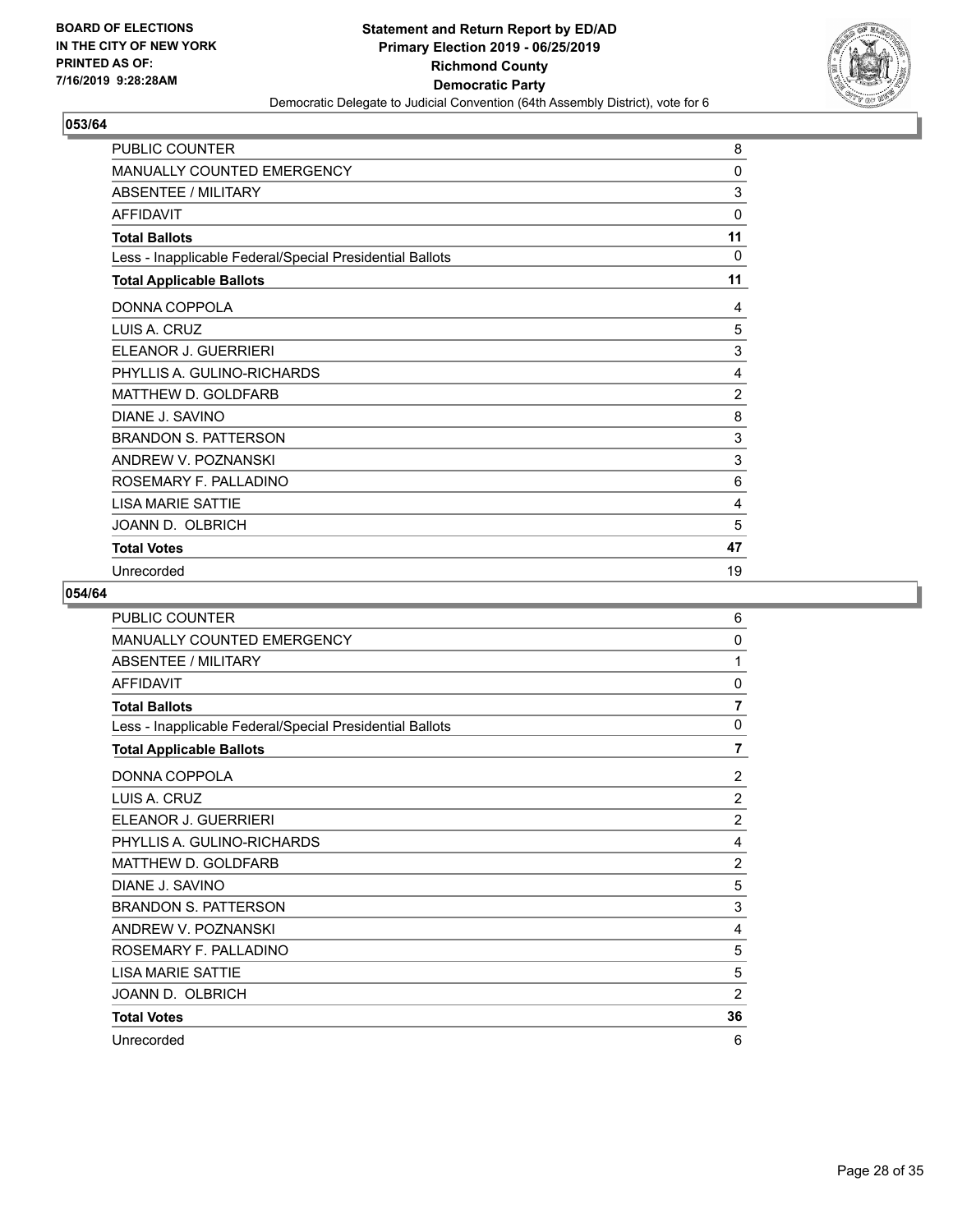

| PUBLIC COUNTER                                           | 7              |
|----------------------------------------------------------|----------------|
| <b>MANUALLY COUNTED EMERGENCY</b>                        | 0              |
| <b>ABSENTEE / MILITARY</b>                               | 1              |
| <b>AFFIDAVIT</b>                                         | 1              |
| <b>Total Ballots</b>                                     | 9              |
| Less - Inapplicable Federal/Special Presidential Ballots | $\mathbf 0$    |
| <b>Total Applicable Ballots</b>                          | 9              |
| DONNA COPPOLA                                            | 7              |
| LUIS A. CRUZ                                             | 4              |
| ELEANOR J. GUERRIERI                                     | 9              |
| PHYLLIS A. GULINO-RICHARDS                               | $\sqrt{3}$     |
| MATTHEW D. GOLDFARB                                      | $\overline{2}$ |
| DIANE J. SAVINO                                          | 6              |
| <b>BRANDON S. PATTERSON</b>                              | $\overline{c}$ |
| ANDREW V. POZNANSKI                                      | $\overline{2}$ |
| ROSEMARY F. PALLADINO                                    | 5              |
| <b>LISA MARIE SATTIE</b>                                 | 7              |
| JOANN D. OLBRICH                                         | 7              |
| <b>Total Votes</b>                                       | 54             |

| <b>PUBLIC COUNTER</b>                                    | 10             |
|----------------------------------------------------------|----------------|
| <b>MANUALLY COUNTED EMERGENCY</b>                        | $\Omega$       |
| ABSENTEE / MILITARY                                      | $\overline{2}$ |
| <b>AFFIDAVIT</b>                                         | $\Omega$       |
| <b>Total Ballots</b>                                     | 12             |
| Less - Inapplicable Federal/Special Presidential Ballots | $\Omega$       |
| <b>Total Applicable Ballots</b>                          | 12             |
| DONNA COPPOLA                                            | 3              |
| LUIS A. CRUZ                                             | $\overline{c}$ |
| ELEANOR J. GUERRIERI                                     | 1              |
| PHYLLIS A. GULINO-RICHARDS                               | $\overline{2}$ |
| MATTHEW D. GOLDFARB                                      | $\overline{2}$ |
| DIANE J. SAVINO                                          | 12             |
| <b>BRANDON S. PATTERSON</b>                              | 10             |
| ANDREW V. POZNANSKI                                      | 9              |
| ROSEMARY F. PALLADINO                                    | 9              |
| <b>LISA MARIE SATTIE</b>                                 | 8              |
| JOANN D. OLBRICH                                         | 10             |
| <b>Total Votes</b>                                       | 68             |
| Unrecorded                                               | 4              |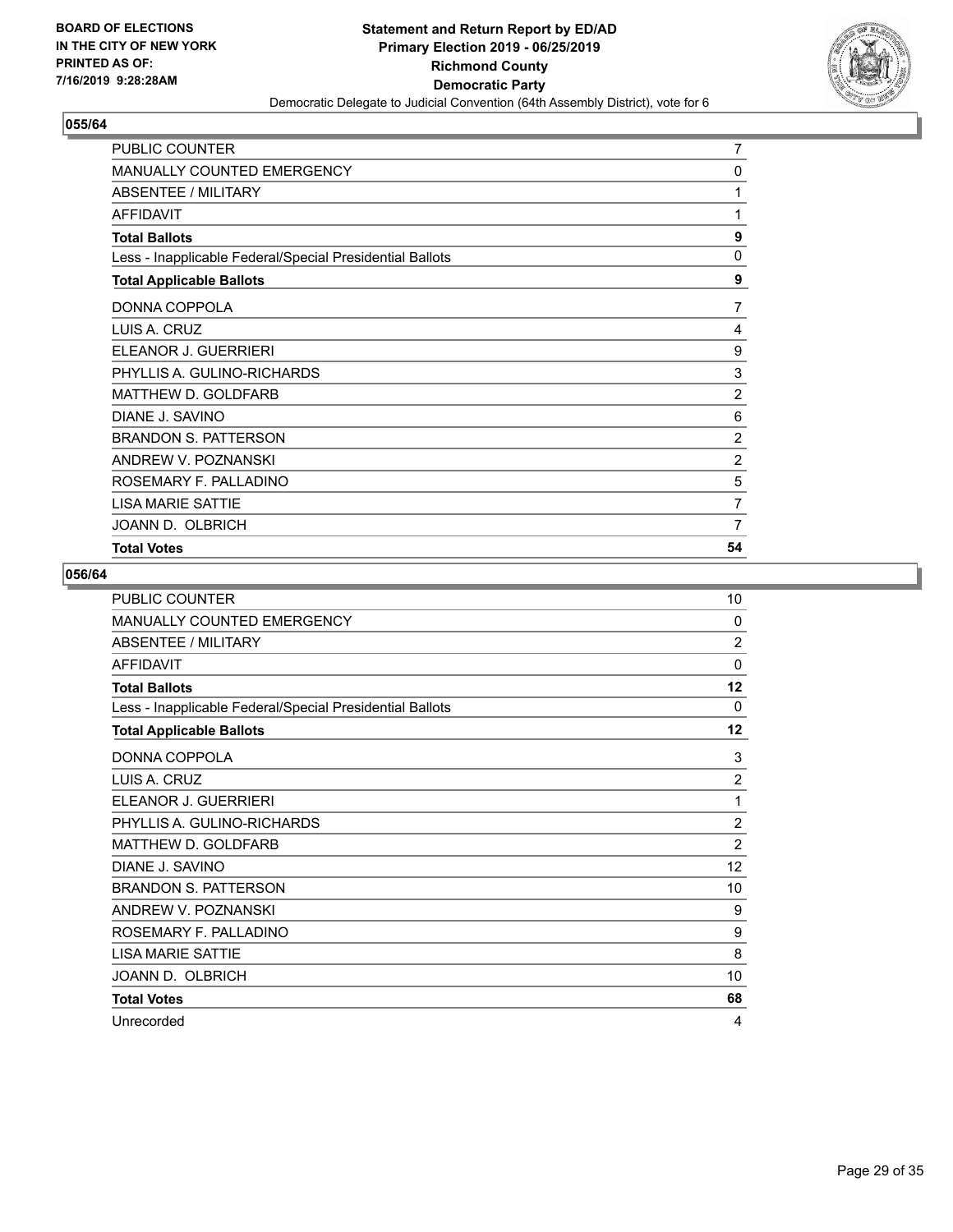

| PUBLIC COUNTER                                           | $\overline{2}$ |
|----------------------------------------------------------|----------------|
| <b>MANUALLY COUNTED EMERGENCY</b>                        | 0              |
| <b>ABSENTEE / MILITARY</b>                               | 0              |
| <b>AFFIDAVIT</b>                                         | 0              |
| <b>Total Ballots</b>                                     | $\overline{2}$ |
| Less - Inapplicable Federal/Special Presidential Ballots | 0              |
| <b>Total Applicable Ballots</b>                          | $\overline{2}$ |
| DONNA COPPOLA                                            | 2              |
| LUIS A. CRUZ                                             | 0              |
| ELEANOR J. GUERRIERI                                     | 1              |
| PHYLLIS A. GULINO-RICHARDS                               | $\overline{2}$ |
| MATTHEW D. GOLDFARB                                      | 0              |
| DIANE J. SAVINO                                          | $\overline{2}$ |
| <b>BRANDON S. PATTERSON</b>                              | 0              |
| ANDREW V. POZNANSKI                                      | 0              |
| ROSEMARY F. PALLADINO                                    | $\overline{2}$ |
| <b>LISA MARIE SATTIE</b>                                 | $\overline{2}$ |
| JOANN D. OLBRICH                                         | 1              |
| <b>Total Votes</b>                                       | 12             |

| <b>PUBLIC COUNTER</b>                                    | 8              |
|----------------------------------------------------------|----------------|
| <b>MANUALLY COUNTED EMERGENCY</b>                        | 0              |
| ABSENTEE / MILITARY                                      | $\mathbf{0}$   |
| <b>AFFIDAVIT</b>                                         | 0              |
| <b>Total Ballots</b>                                     | 8              |
| Less - Inapplicable Federal/Special Presidential Ballots | 0              |
| <b>Total Applicable Ballots</b>                          | 8              |
| DONNA COPPOLA                                            | 3              |
| LUIS A. CRUZ                                             | 3              |
| ELEANOR J. GUERRIERI                                     | 5              |
| PHYLLIS A. GULINO-RICHARDS                               | $\overline{c}$ |
| MATTHEW D. GOLDFARB                                      | 3              |
| DIANE J. SAVINO                                          | 6              |
| <b>BRANDON S. PATTERSON</b>                              | $\overline{2}$ |
| ANDREW V. POZNANSKI                                      | 3              |
| ROSEMARY F. PALLADINO                                    | 5              |
| <b>LISA MARIE SATTIE</b>                                 | 4              |
| JOANN D. OLBRICH                                         | 6              |
| <b>Total Votes</b>                                       | 42             |
| Unrecorded                                               | 6              |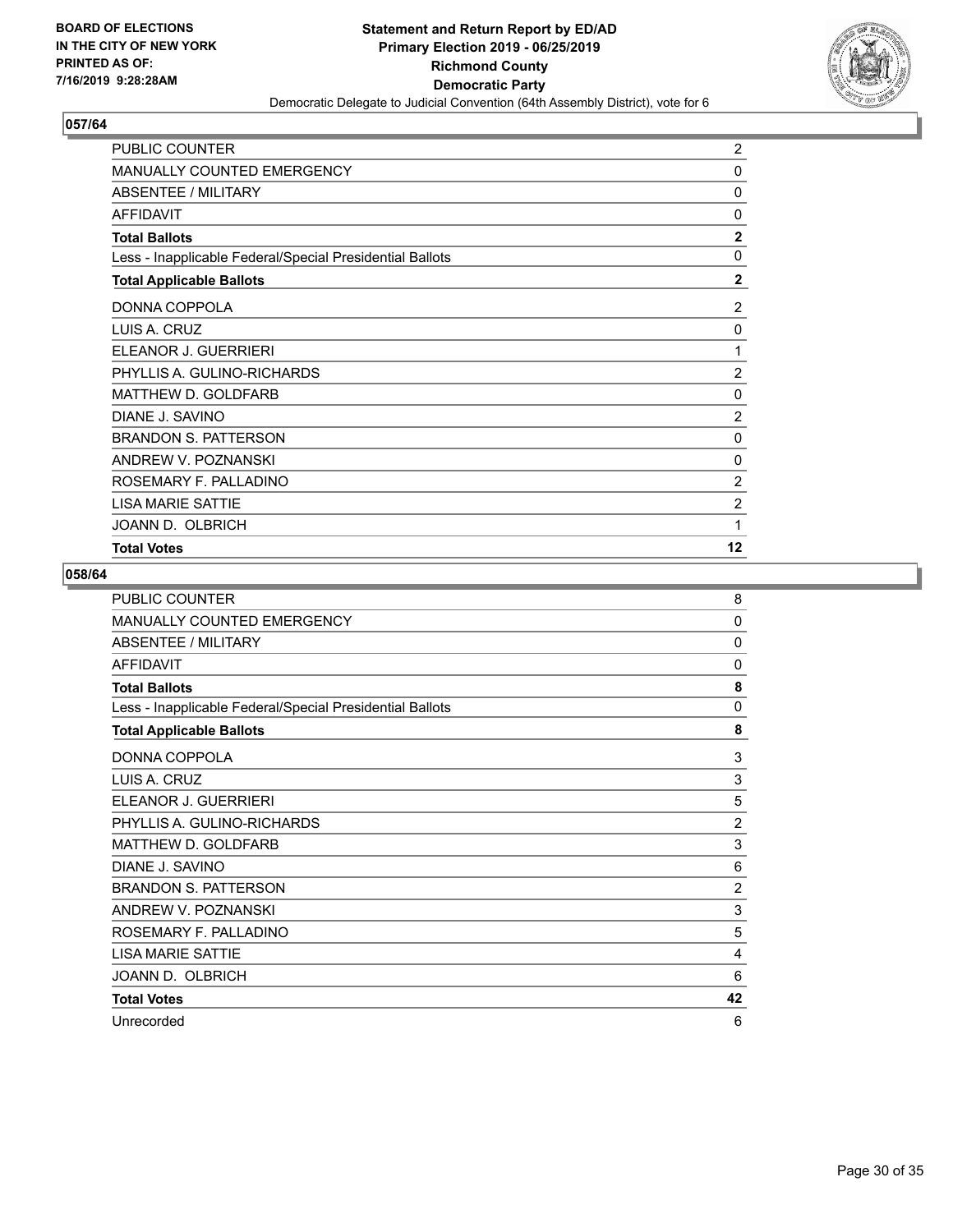

| <b>PUBLIC COUNTER</b>                                    | 4        |
|----------------------------------------------------------|----------|
| <b>MANUALLY COUNTED EMERGENCY</b>                        | 0        |
| <b>ABSENTEE / MILITARY</b>                               | 6        |
| <b>AFFIDAVIT</b>                                         | 0        |
| <b>Total Ballots</b>                                     | 10       |
| Less - Inapplicable Federal/Special Presidential Ballots | $\Omega$ |
| <b>Total Applicable Ballots</b>                          | 10       |
| DONNA COPPOLA                                            | 10       |
| LUIS A. CRUZ                                             | 6        |
| ELEANOR J. GUERRIERI                                     | 4        |
| PHYLLIS A. GULINO-RICHARDS                               | 4        |
| MATTHEW D. GOLDFARB                                      | 3        |
| DIANE J. SAVINO                                          | 8        |
| <b>BRANDON S. PATTERSON</b>                              | 3        |
| ANDREW V. POZNANSKI                                      | 0        |
| ROSEMARY F. PALLADINO                                    | 8        |
| <b>I ISA MARIF SATTIF</b>                                | 5        |
| JOANN D. OLBRICH                                         | 3        |
| <b>Total Votes</b>                                       | 54       |
| Unrecorded                                               | 6        |

| <b>PUBLIC COUNTER</b>                                    | $\overline{2}$ |
|----------------------------------------------------------|----------------|
| MANUALLY COUNTED EMERGENCY                               | 0              |
| <b>ABSENTEE / MILITARY</b>                               | $\overline{2}$ |
| <b>AFFIDAVIT</b>                                         | $\mathbf{0}$   |
| <b>Total Ballots</b>                                     | 4              |
| Less - Inapplicable Federal/Special Presidential Ballots | 0              |
| <b>Total Applicable Ballots</b>                          | 4              |
| DONNA COPPOLA                                            | 2              |
| LUIS A. CRUZ                                             | 1              |
| ELEANOR J. GUERRIERI                                     | 1              |
| PHYLLIS A. GULINO-RICHARDS                               | 0              |
| MATTHEW D. GOLDFARB                                      | 1              |
| DIANE J. SAVINO                                          | 4              |
| <b>BRANDON S. PATTERSON</b>                              | 0              |
| ANDREW V. POZNANSKI                                      | 2              |
| ROSEMARY F. PALLADINO                                    | $\overline{2}$ |
| <b>LISA MARIE SATTIE</b>                                 | 1              |
| JOANN D. OLBRICH                                         | 0              |
| <b>Total Votes</b>                                       | 14             |
| Unrecorded                                               | 10             |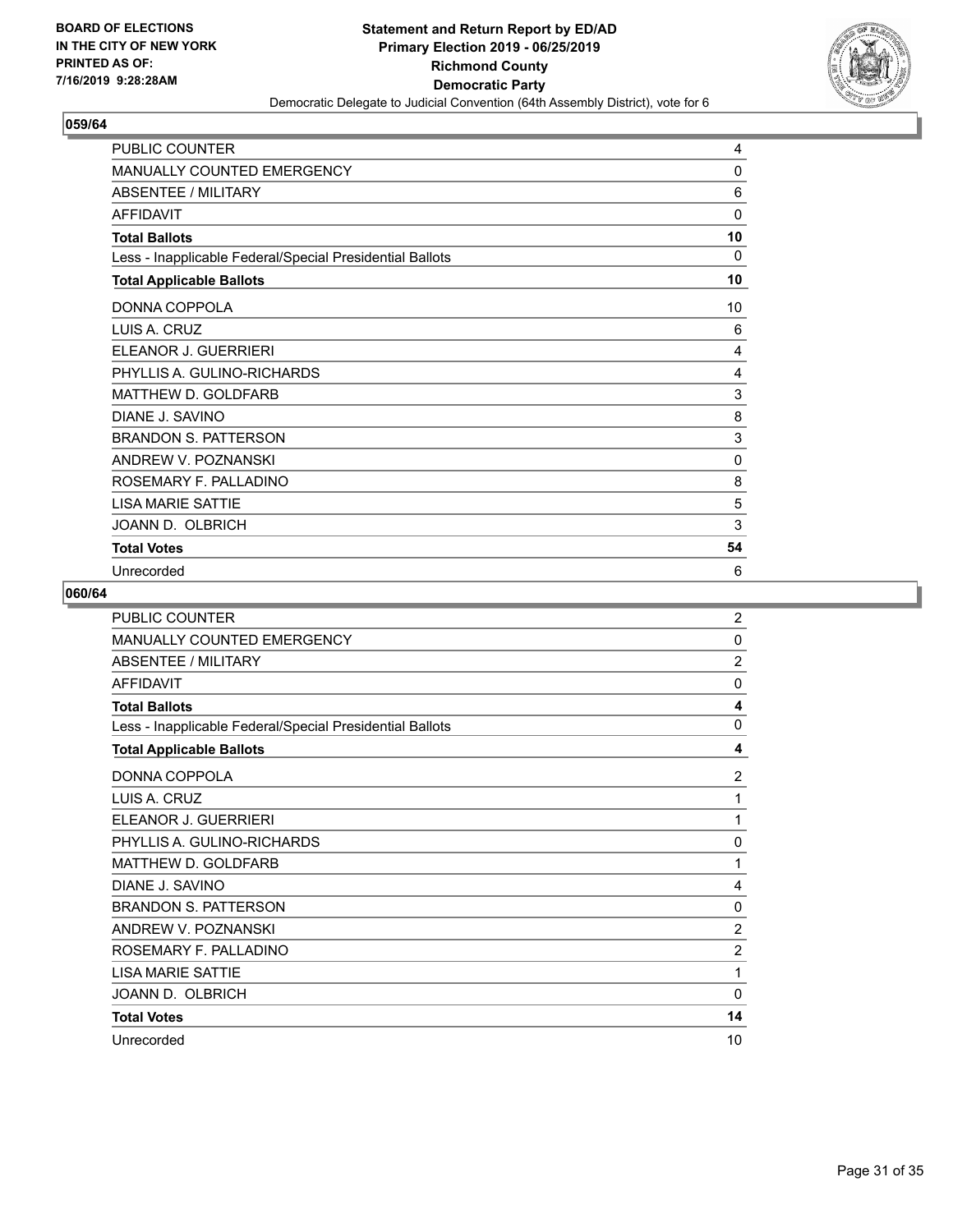

| PUBLIC COUNTER                                           | 4        |
|----------------------------------------------------------|----------|
| <b>MANUALLY COUNTED EMERGENCY</b>                        | 0        |
| <b>ABSENTEE / MILITARY</b>                               | 0        |
| <b>AFFIDAVIT</b>                                         | 0        |
| <b>Total Ballots</b>                                     | 4        |
| Less - Inapplicable Federal/Special Presidential Ballots | $\Omega$ |
| <b>Total Applicable Ballots</b>                          | 4        |
| DONNA COPPOLA                                            | 1        |
| LUIS A. CRUZ                                             | 1        |
| ELEANOR J. GUERRIERI                                     | 0        |
| PHYLLIS A. GULINO-RICHARDS                               | 0        |
| <b>MATTHEW D. GOLDFARB</b>                               | 0        |
| DIANE J. SAVINO                                          | 3        |
| <b>BRANDON S. PATTERSON</b>                              | 1        |
| ANDREW V. POZNANSKI                                      | 1        |
| ROSEMARY F. PALLADINO                                    | 1        |
| <b>LISA MARIE SATTIE</b>                                 | 1        |
| JOANN D. OLBRICH                                         | 1        |
| UNCOUNTED WRITE-IN PER STATUTE (WRITE-IN)                | 1        |
| <b>Total Votes</b>                                       | 11       |
| Unrecorded                                               | 13       |

| <b>PUBLIC COUNTER</b>                                    | 3              |
|----------------------------------------------------------|----------------|
| MANUALLY COUNTED EMERGENCY                               | $\mathbf{0}$   |
| ABSENTEE / MILITARY                                      | 1              |
| <b>AFFIDAVIT</b>                                         | $\Omega$       |
| <b>Total Ballots</b>                                     | 4              |
| Less - Inapplicable Federal/Special Presidential Ballots | $\Omega$       |
| <b>Total Applicable Ballots</b>                          | 4              |
| DONNA COPPOLA                                            | $\overline{2}$ |
| LUIS A. CRUZ                                             | $\overline{2}$ |
| ELEANOR J. GUERRIERI                                     | 3              |
| PHYLLIS A. GULINO-RICHARDS                               | $\overline{2}$ |
| MATTHEW D. GOLDFARB                                      | 3              |
| DIANE J. SAVINO                                          | 1              |
| <b>BRANDON S. PATTERSON</b>                              | 3              |
| ANDREW V. POZNANSKI                                      | $\overline{2}$ |
| ROSEMARY F. PALLADINO                                    | $\overline{2}$ |
| <b>LISA MARIE SATTIE</b>                                 | 1              |
| JOANN D. OLBRICH                                         | 1              |
| <b>Total Votes</b>                                       | 22             |
| Unrecorded                                               | 2              |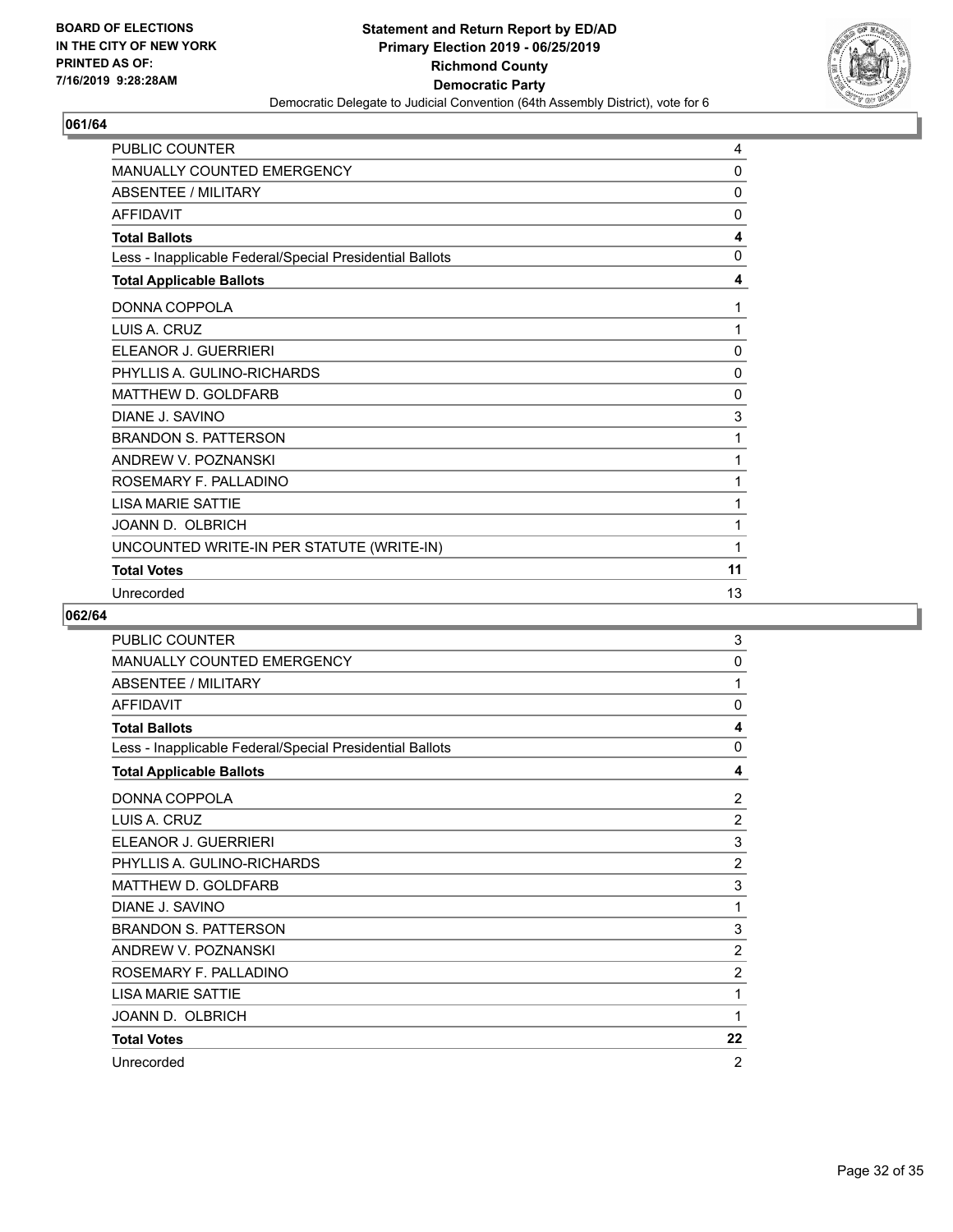

| PUBLIC COUNTER                                           | 8              |
|----------------------------------------------------------|----------------|
| <b>MANUALLY COUNTED EMERGENCY</b>                        | $\mathbf{0}$   |
| <b>ABSENTEE / MILITARY</b>                               | 0              |
| <b>AFFIDAVIT</b>                                         | 0              |
| <b>Total Ballots</b>                                     | 8              |
| Less - Inapplicable Federal/Special Presidential Ballots | $\Omega$       |
| <b>Total Applicable Ballots</b>                          | 8              |
| DONNA COPPOLA                                            | 4              |
| LUIS A. CRUZ                                             | $\overline{2}$ |
| ELEANOR J. GUERRIERI                                     | 3              |
| PHYLLIS A. GULINO-RICHARDS                               | 3              |
| <b>MATTHEW D. GOLDFARB</b>                               | $\overline{2}$ |
| DIANE J. SAVINO                                          | $\overline{7}$ |
| <b>BRANDON S. PATTERSON</b>                              | $\overline{c}$ |
| ANDREW V. POZNANSKI                                      | $\overline{2}$ |
| ROSEMARY F. PALLADINO                                    | 5              |
| <b>LISA MARIE SATTIE</b>                                 | 4              |
| JOANN D. OLBRICH                                         | 2              |
| UNATTRIBUTABLE WRITE-IN (WRITE-IN)                       | 1              |
| <b>Total Votes</b>                                       | 37             |
| Unrecorded                                               | 11             |

#### **064/64**

| <b>PUBLIC COUNTER</b>                                    | 0            |
|----------------------------------------------------------|--------------|
| <b>MANUALLY COUNTED EMERGENCY</b>                        | 0            |
| <b>ABSENTEE / MILITARY</b>                               | 0            |
| <b>AFFIDAVIT</b>                                         | 0            |
| <b>Total Ballots</b>                                     | $\mathbf{0}$ |
| Less - Inapplicable Federal/Special Presidential Ballots | $\mathbf 0$  |
| <b>Total Applicable Ballots</b>                          | $\mathbf 0$  |
| DONNA COPPOLA                                            | 0            |
| LUIS A. CRUZ                                             | $\Omega$     |
| ELEANOR J. GUERRIERI                                     | $\mathbf 0$  |
| PHYLLIS A. GULINO-RICHARDS                               | $\mathbf 0$  |
| MATTHEW D. GOLDFARB                                      | 0            |
| DIANE J. SAVINO                                          | $\mathbf 0$  |
| <b>BRANDON S. PATTERSON</b>                              | 0            |
| ANDREW V. POZNANSKI                                      | 0            |
| ROSEMARY F. PALLADINO                                    | $\Omega$     |
| <b>I ISA MARIF SATTIF</b>                                | 0            |
| JOANN D. OLBRICH                                         | 0            |
| <b>Total Votes</b>                                       | 0            |
| 065/64 COMBINED into: 011/64                             |              |
| 066/64 COMBINED into: 064/64                             |              |

**067/64 COMBINED into: 064/64**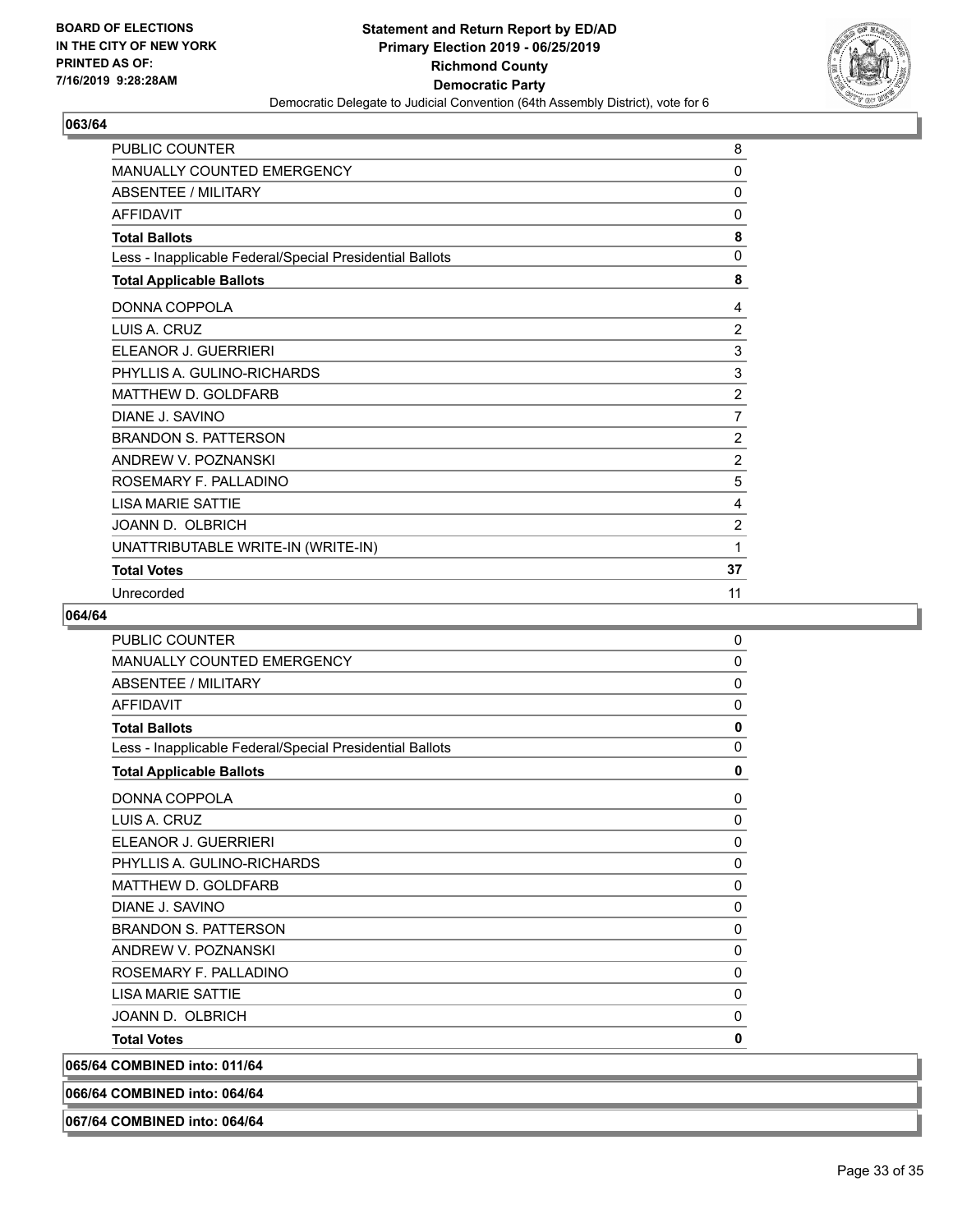

**068/64 COMBINED into: 064/64**

**069/64 COMBINED into: 011/64**

**070/64 COMBINED into: 064/64**